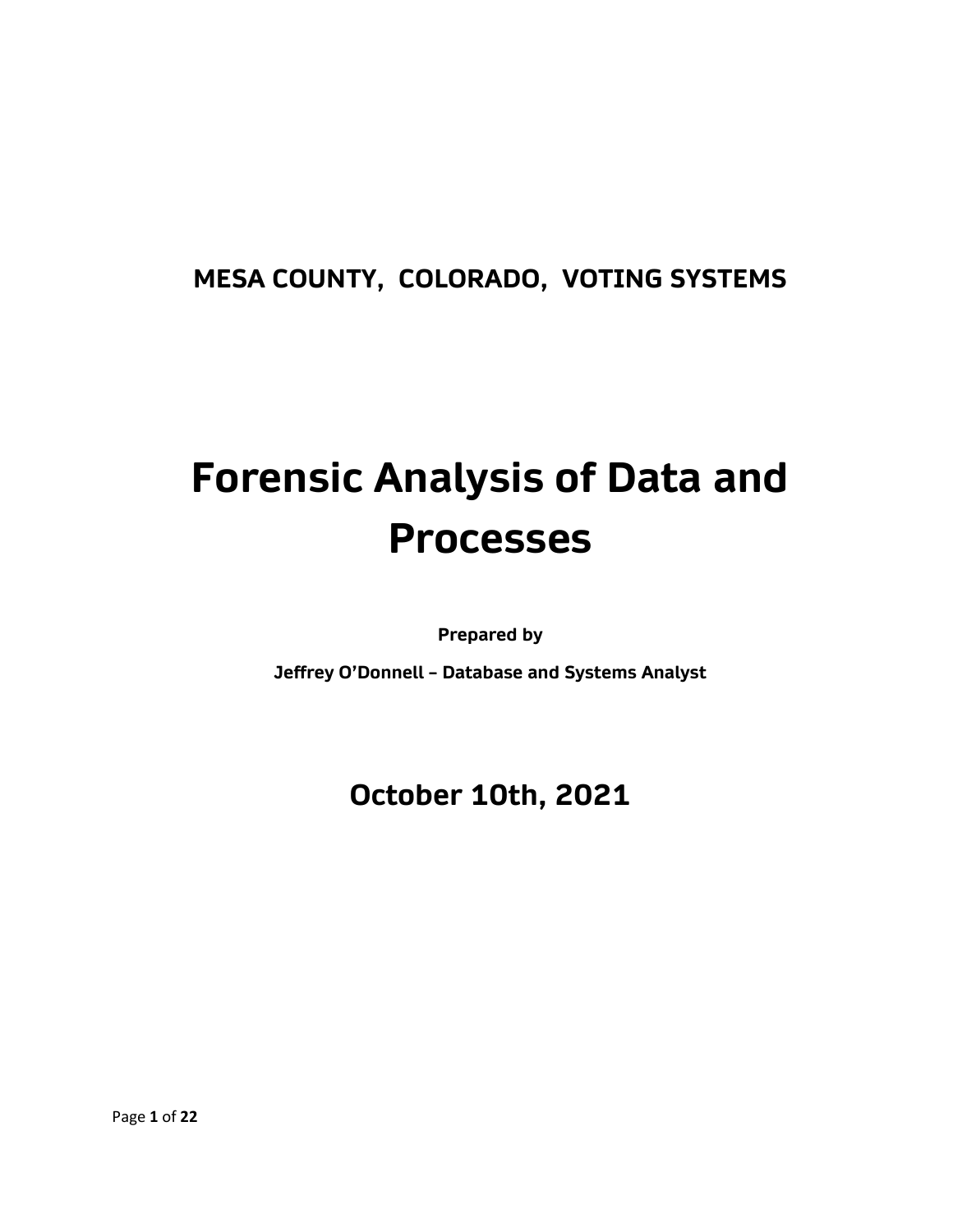## **Table of Contents**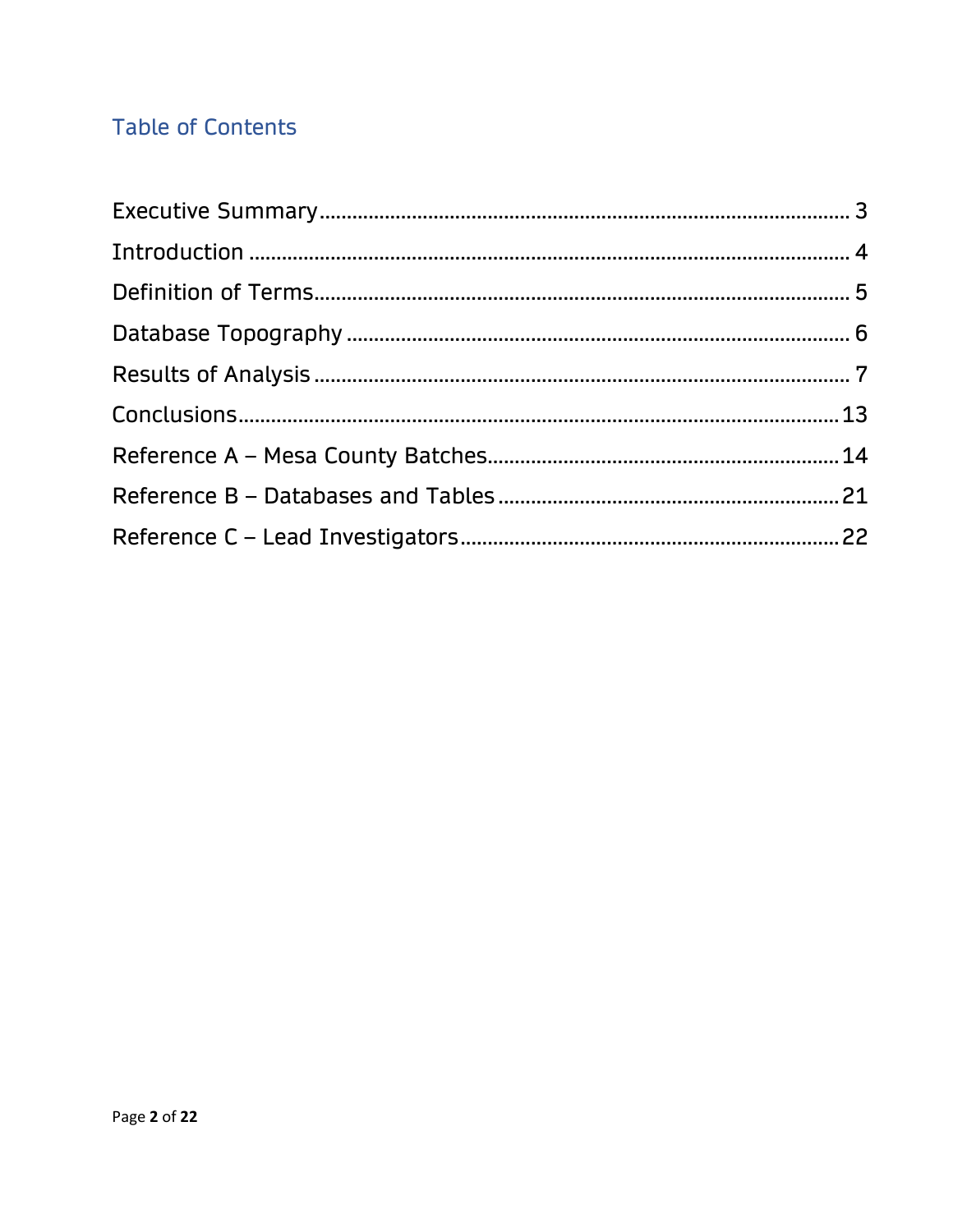#### EXECUTIVE SUMMARY

This report documents data and process anomalies found during a forensic analysis of the drive image of Mesa County, Colorado's Dominion Election Management Server. These anomalies cast significant doubt as to whether Mesa County's 2020 General Election was run in a fair and legal manner.

This analysis was performed using the backup forensic image of the Election Management Server (EMS), which was saved before Dominion Voting Systems (DVS) re-imaged the County's server.

The facts presented lead to the conclusions that:

- 1) The true vote count in Mesa County, Colorado cannot be accurately calculated for the 2020 General Election. As such, the county's vote should be decertified.
- 2) Persons unknown performed actions that caused the loss of important data obscuring the source of over 5,500 ballots.
- 3) Processes and Practices used by the DVS Election Management software are not conducive to the running of a fair and accurate election. As such, this software should not be used for managing elections until such time as the documented security flaws are demonstrably fixed.

Evidence supporting these findings is documented in this report.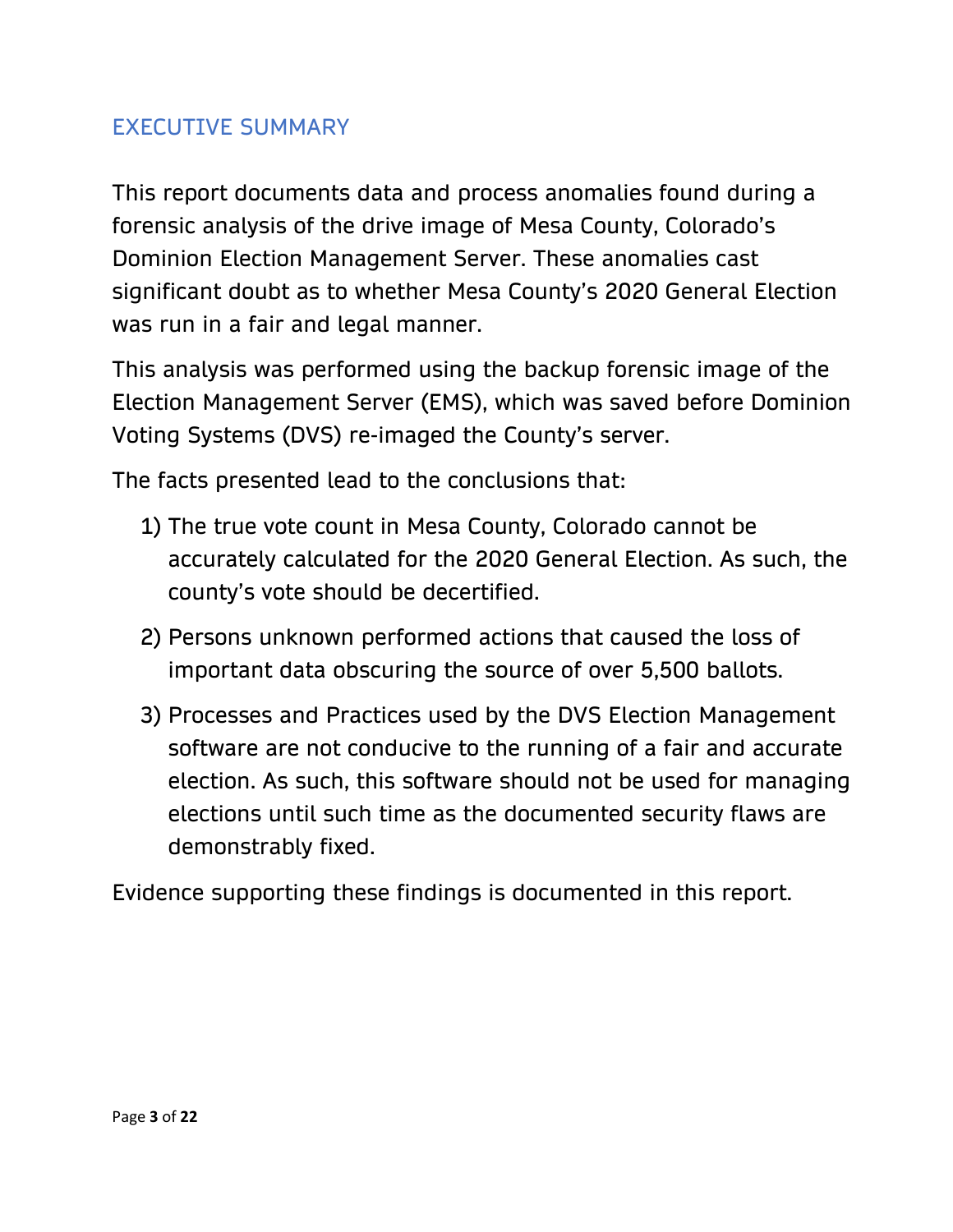#### **INTRODUCTION**

Use of computerized Election Management Systems is now nearly universal across counties in the United States. While the use of these systems decreases the manpower costs as well as the time taken to produce election results, it also reduces the transparency of the election process. It has been argued that the right to free and fair elections is the most important right we have as Americans, as it can be used to defend against abuses of all other rights. When votes cast by humans are counted by machines, it is a fundamental necessity that the operations and processes of those machines are transparent, auditable, and 100% accurate.

Numerous Federal and State laws exist to attempt to safeguard our elections. Title 52 USC §20701 provides for much of the Federal guidance in this area, requiring that Voting systems:

- a) Comply with established 2002 Federal Election Commission Standards (CRS 1-5-601.5)
- b) Preserve "any election records" for at least 22 months after an election (CRS 1-7-802)

52 USC §20701 also prescribes penalties for destroying, removing, or delaying delivery of election records. (Section 1-13-111)

The statute makes it clear that the "every officer of election" is responsible for maintaining the election records and integrity. As such, it would be irresponsible for an election officer to trust the compliance to any part of this Federal statute to an outside vendor, as it opens them up to criminal prosecution should the statute be violated by that vendor.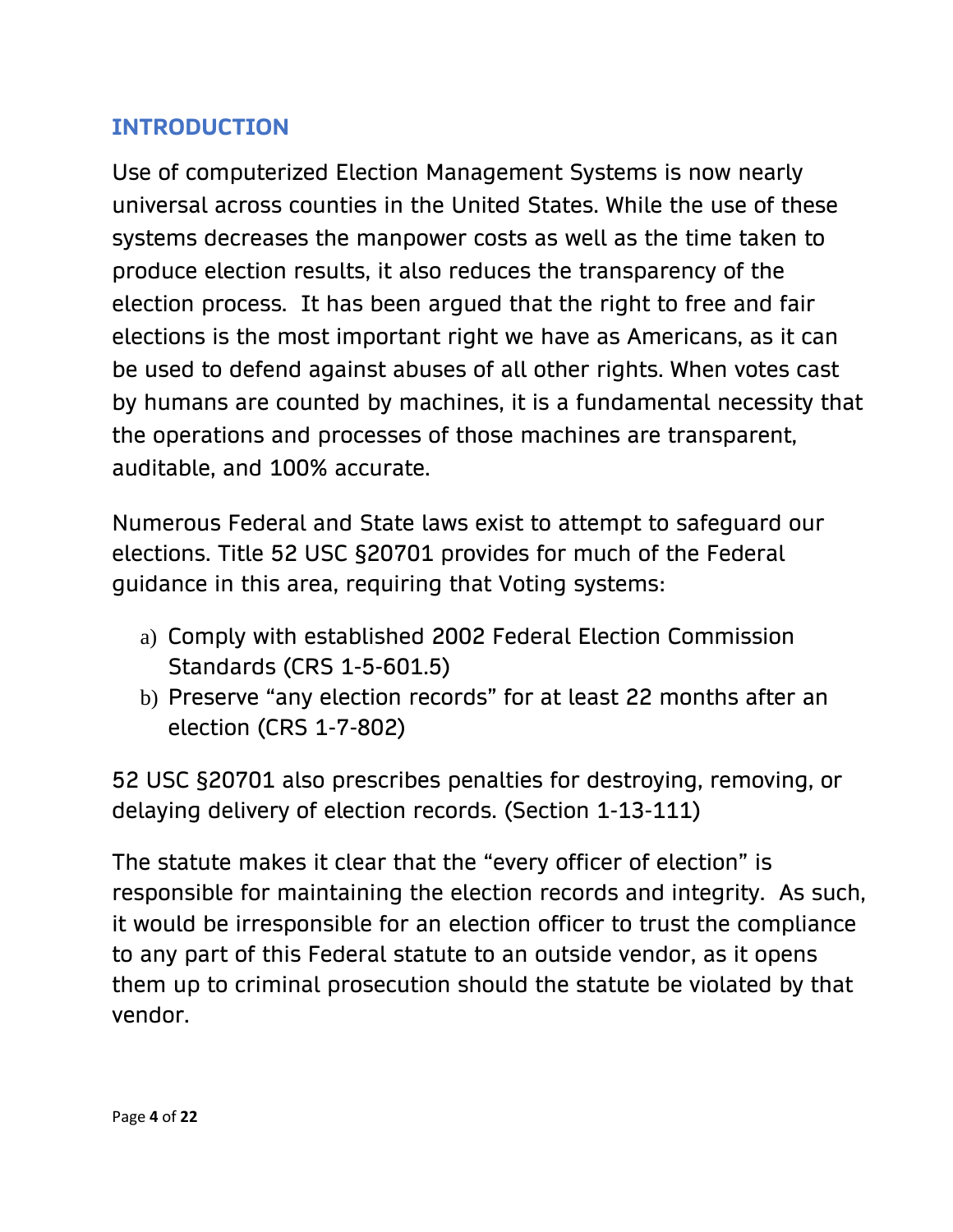Mesa County, Colorado, uses software and hardware provided by Dominion Voting Systems (DVS), and for the 2020 General Election, specifically "D-Suite 5.11". The primary computer server, which contains the raw vote information used to produce official reports, makes use of Microsoft SQL Server 2016 databases running on the Microsoft Windows 2016 Server operating system. The forensic image used for the analysis, which was created on May 23, 2021, has been validated as authentic by numerous autonomous groups.

## **DEFINITION OF TERMS**

"Batch": Mesa County collects paper ballots in stacks of up to 100 and runs them through the tabulator, which is the hardware that digitally scans the image, Each of these stacks of ballots is called a "batch".

"Adjudication": This term means the process of determining the intent of a voter. DVS software inspects the digital image of each ballot, and checks for ovals which are properly filled in. If the software has 100% confidence in the votes marked, then the adjudication process is deemed complete.

"Manual Adjudication": Should the software not be able to determine the voter intent for any race, the ballot in question is referred to manual adjudication, a process in which ballot can be examined by humans, who together determine the voter intent and make any required changes to the ballot based upon their examination.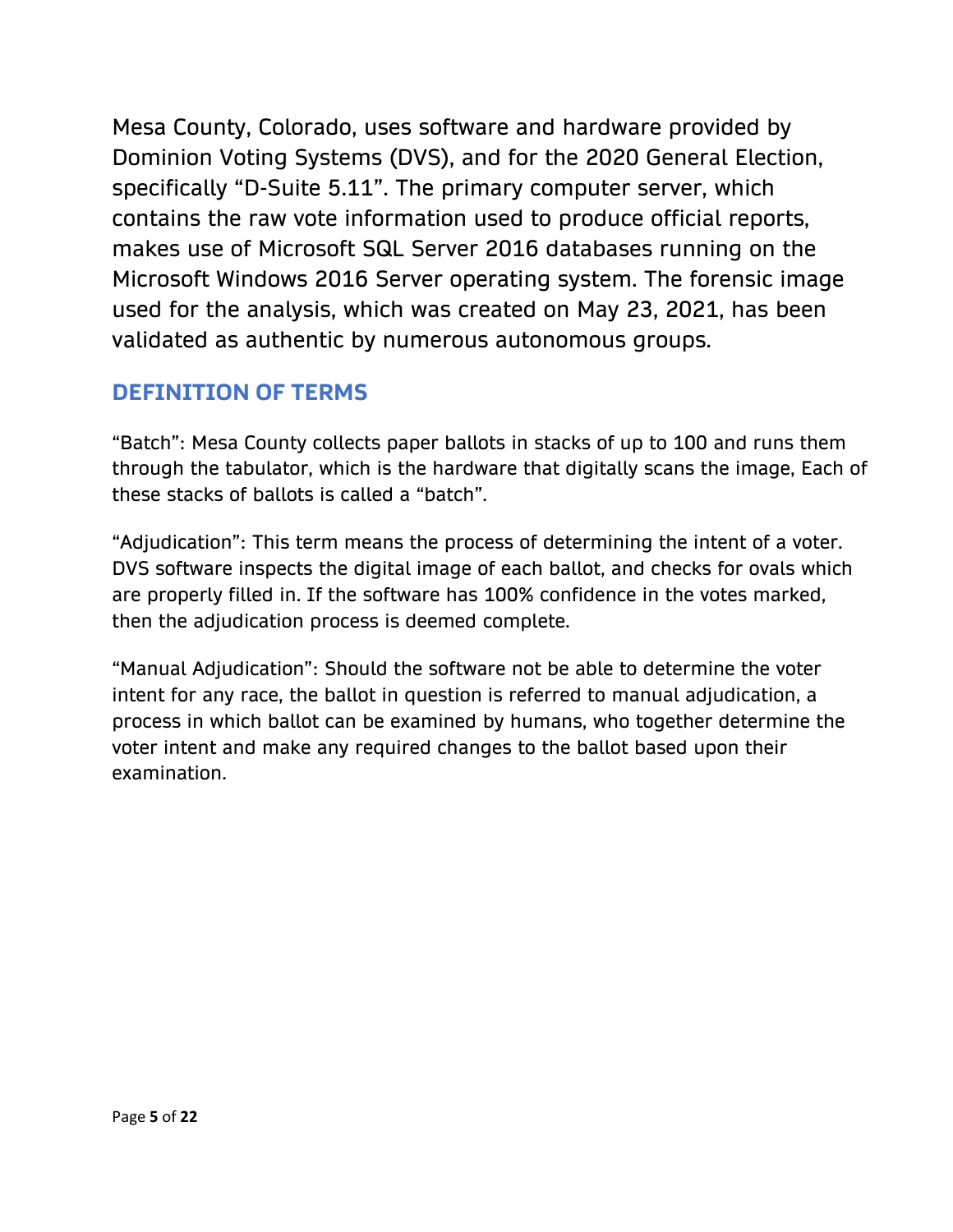#### **DATABASE TOPOGRAPHY**

The DVS Election Management System was set up in Mesa County using the following databases and vote data flow structure:

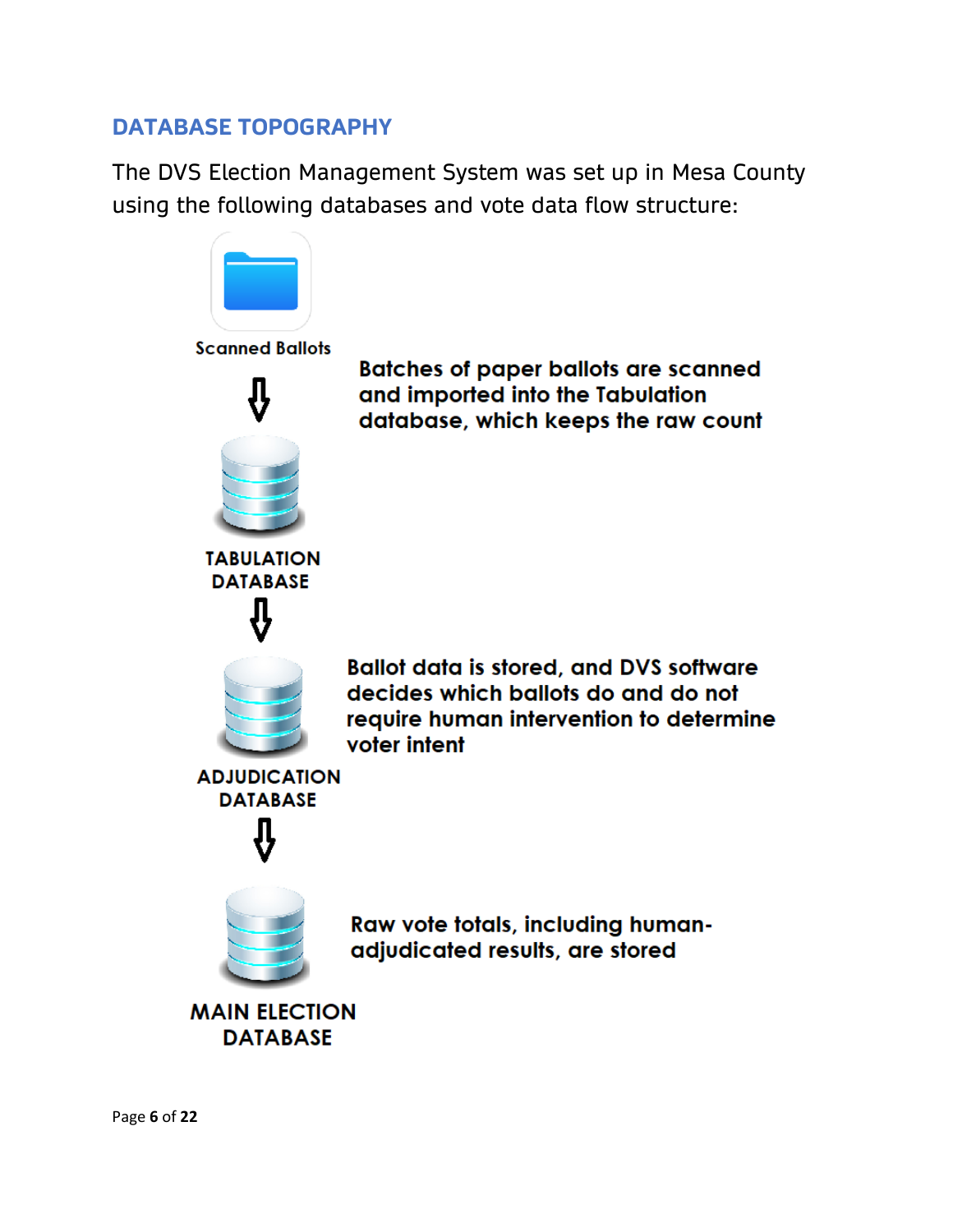#### **RESULTS OF ANALYSIS**

#### **1. Data Integrity Violation, leading to uncertain results**

Our analysis shows that the process of converting a ballot cast by voters into a digital data record is obfuscated during at least one part of the counting process.

To demonstrate this issue, we must give the timeline of events beginning October 19th, 2020, when Mesa County began processing ballots.

On October 19th, 85 "batches", consisting of 8,256 ballots, were scanned into the system. 799 of these were referred to manual adjudication (9.7%). These batches were serially numbered from 1 to 85 in the database.

On October 20<sup>th</sup>, 116 additional batches, consisting of 11,359 ballots, were processed. 1,128 of these ballots were referred to manual adjudication (9.9%).

On October 21st, vote data and database alteration occurred. 66 Batches, consisting of 6,298 ballots, were processed up until 2:14 PM, local time. 239 of these ballots were referred to manual adjudication (3.7%). At this time, the system shows that the following occurred:

- 1. New Adjudication and Tabulation databases were created. Below shows the names and dates of the original and new databases.
- 2. Commands were executed to copy vote data from the "old" adjudication and tabulation databases to the new ones. However, batches 2 through 59, which were among the 85 processed on October 19<sup>th</sup>, were excluded from the synchronization.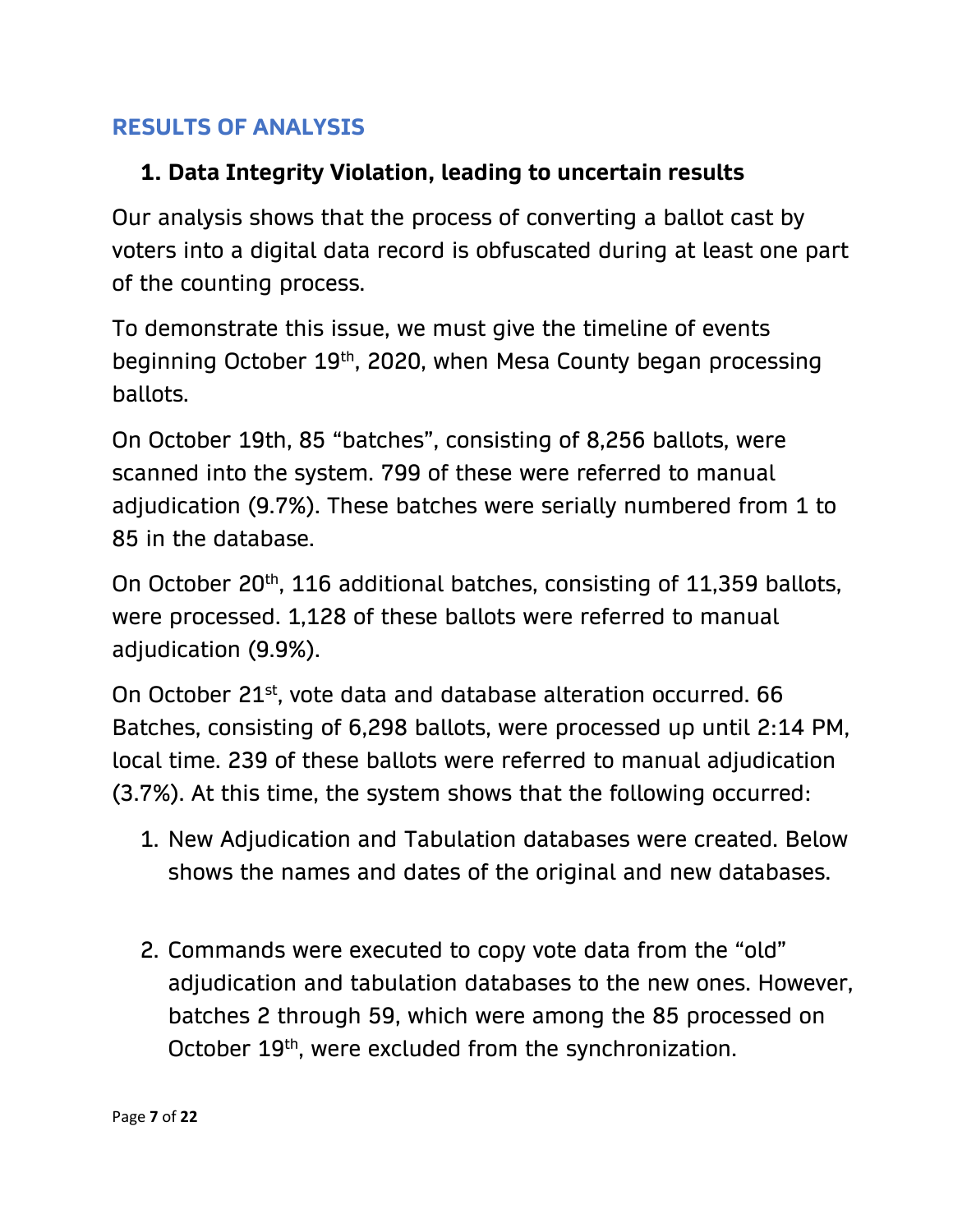3. All of the batches copied to the "new" databases were run through the DVS adjudication step once again. Although this is a digital process which should have resulted in the same rate of manual adjudication referrals, only 965 of the 20,346 ballots in the re-run batches, 4.7%, were referred to manual adjudication this time.

The 5,567 votes which were contained in batches 2 through 59 (the specific IDs of which will be included in reference section A), were left untouched in the main election database, meaning that they are part of the officially reported election totals for the county.

This aberration in the processing of ballots is important because of how the DVS system keeps track of individual ballots. One ballot contains numerous votes, as it contains choices for many election races. In the Adjudication Database, individual ballots are stored along with the file location of their scanned image. Only the batch and vote information are sent to the Main Election Database, meaning that should it ever be desired to track a vote back to its individual ballot, that search has to go back through a table in the Adjudication database. Because information about batches 2-59 was not copied to the operating Adjudication database, this linkage would be impossible. Manual adjudication events for any of these ballots will likewise be unavailable.

There is also no way of determining if the 25,913 ballots processed before the database switch contain the same information as the 25,913 ballots processed afterwards.

The low manual adjudication rate on October 21<sup>st</sup> is also a significant finding. Although we do not have access to the scanning hardware and its software, it appears that the settings were changed on the  $21^{st}$ ,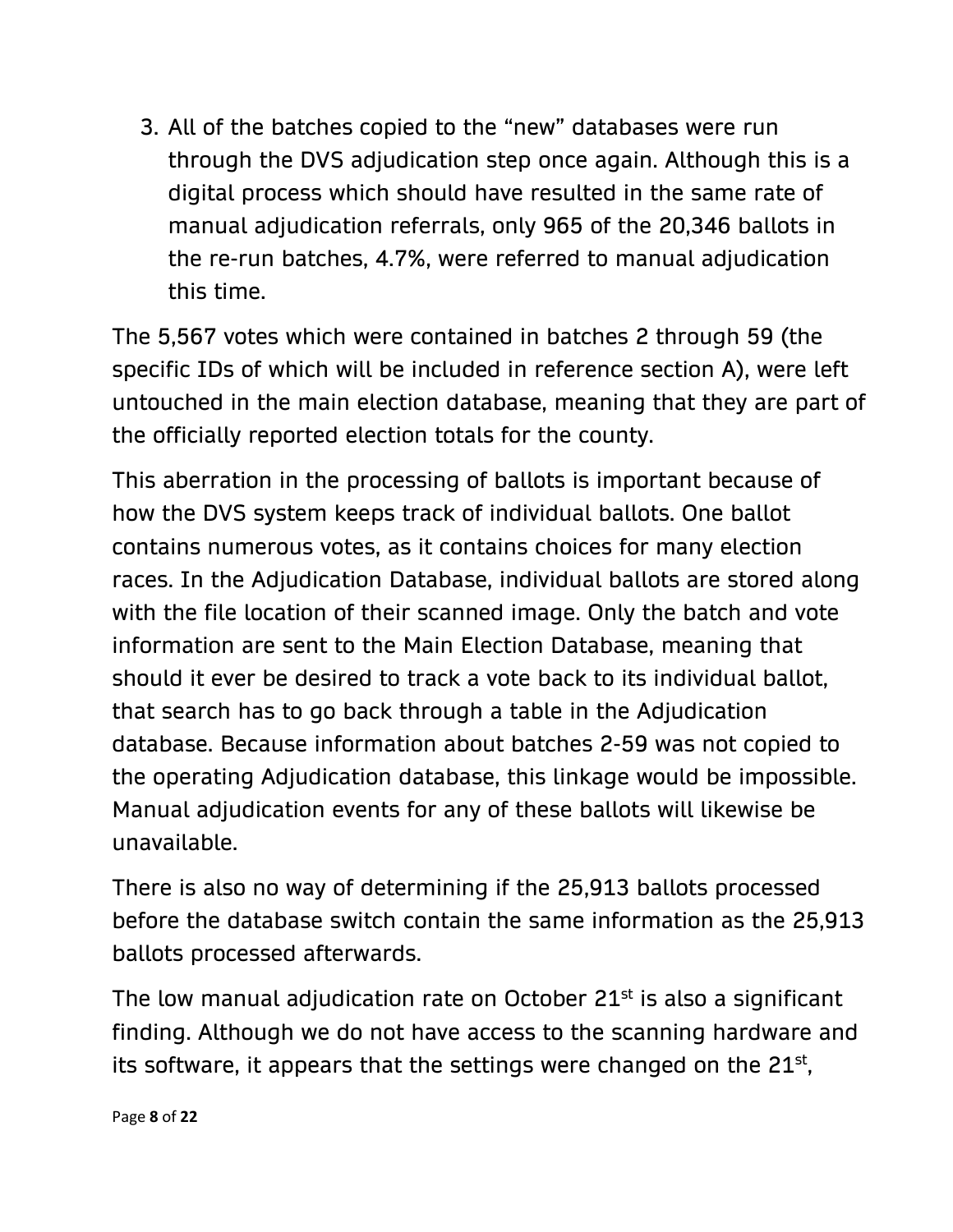which would account for the lower manual adjudication rate. However, all ballots scanned after the database switch were manually adjudicated at a rate of more than 11 percent. Thus, the lower manual adjudication rate on that one day of processing is unexplained.

If the reasons behind these findings cannot be adequately explained, then the county's election results are indeterminate and must be decertified. We cannot determine, due to the purging of database logs, the exact process by which this vote alteration was performed, or the entity who performed it. However, in our opinion, the knowledge necessary to perform these actions would not generally exist in County Election personnel, unless they were being guided by someone with significant knowledge of the system.

The net effect is that over 5% of the County's total reported vote is suspicious and cannot be validated.

## **2. Intentional purging of Log Files**

In examining the drive image, we found that nearly every critical file used to save logs of events which occur in the server have been set to a very low size (typically 10 megabytes), meaning that only the last few days of events are stored. This is not the default behavior of the operating system or database server. This left us, and anyone else who wanted to effectively audit the actions taken during the election period, unable to view any of these events.

The logs which are regularly purged are:

a. Standard Windows Event logs, including the System, Application, and Services log, which would show all applications run and errors encountered.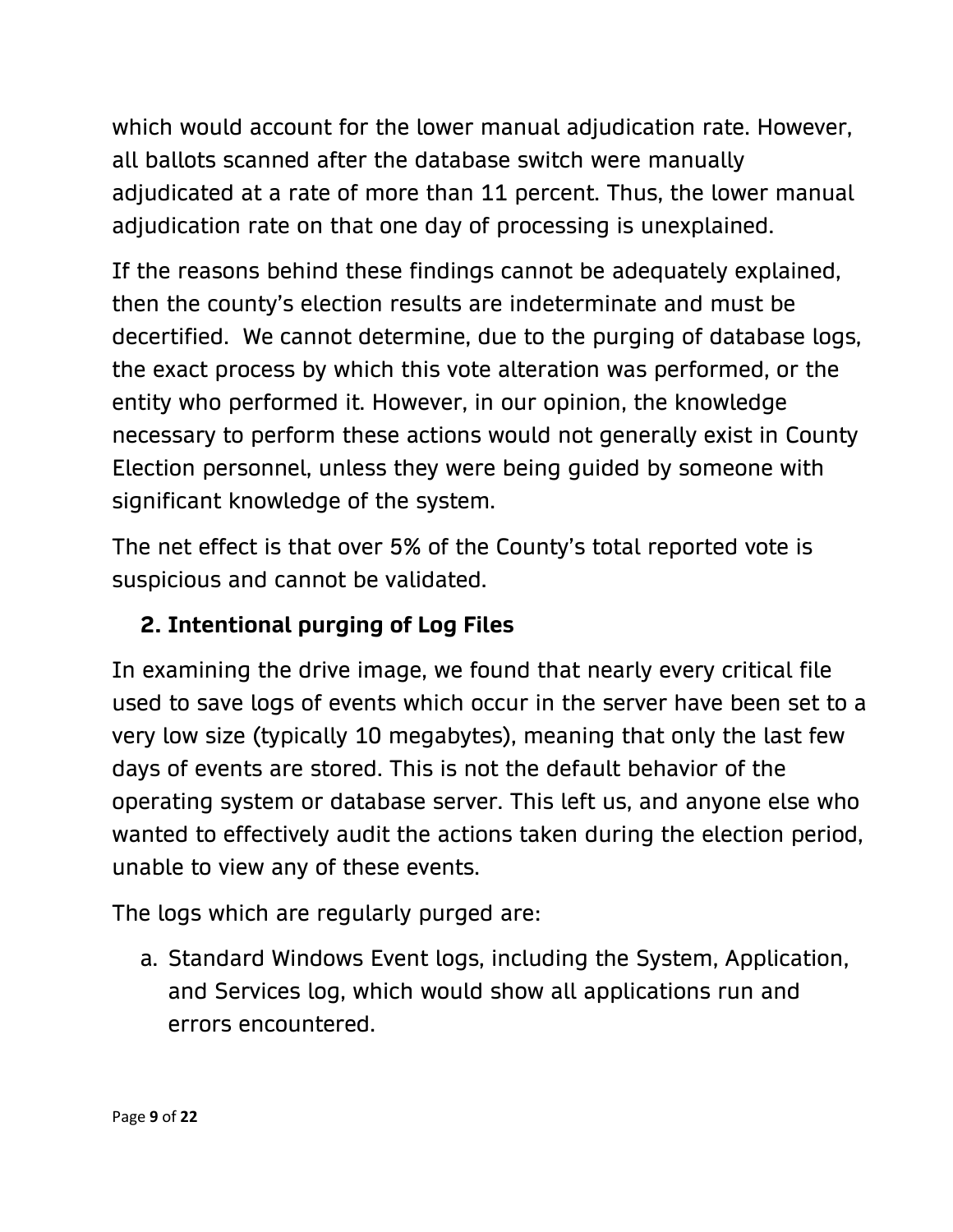- b. Networking logs, which would show connection to the server from other computers.
- c. Windows Defender anti-virus and anti-malware logs, which would show malware intrusion into the server. Of note, an analysis of the deleted files on the system show that Windows Defender logs were often manually deleted.
- d. Microsoft SQL Server logs, which would show database activity and the processed which caused that activity.

All of these logs should be considered under the category "all election records", as the DVS Election Management System is running on the Windows operating system, uses the SQL Server database application to store and manipulate election data, and uses Windows Defender as its only mitigation against malware intrusion. In our opinion, the planned purging of this log information is a breach of the Federal 22 month data retention laws.

## **3. Evidence of Connection to both local Intranet and External Internet**

DVS claims that its Election Servers are "air gapped", and incapable of being remotely accessed. We found direct evidence that the Mesa County server is connected to other computers in a local intranet. For instance, the fact that the server retrieves information from an external system to retrieve the ballot data indicates that there is a connection. If this intranet is connected via a router, then that router could provide access to the internet or other networks locally.

The following facts should be investigated:

a. A network card is active on the server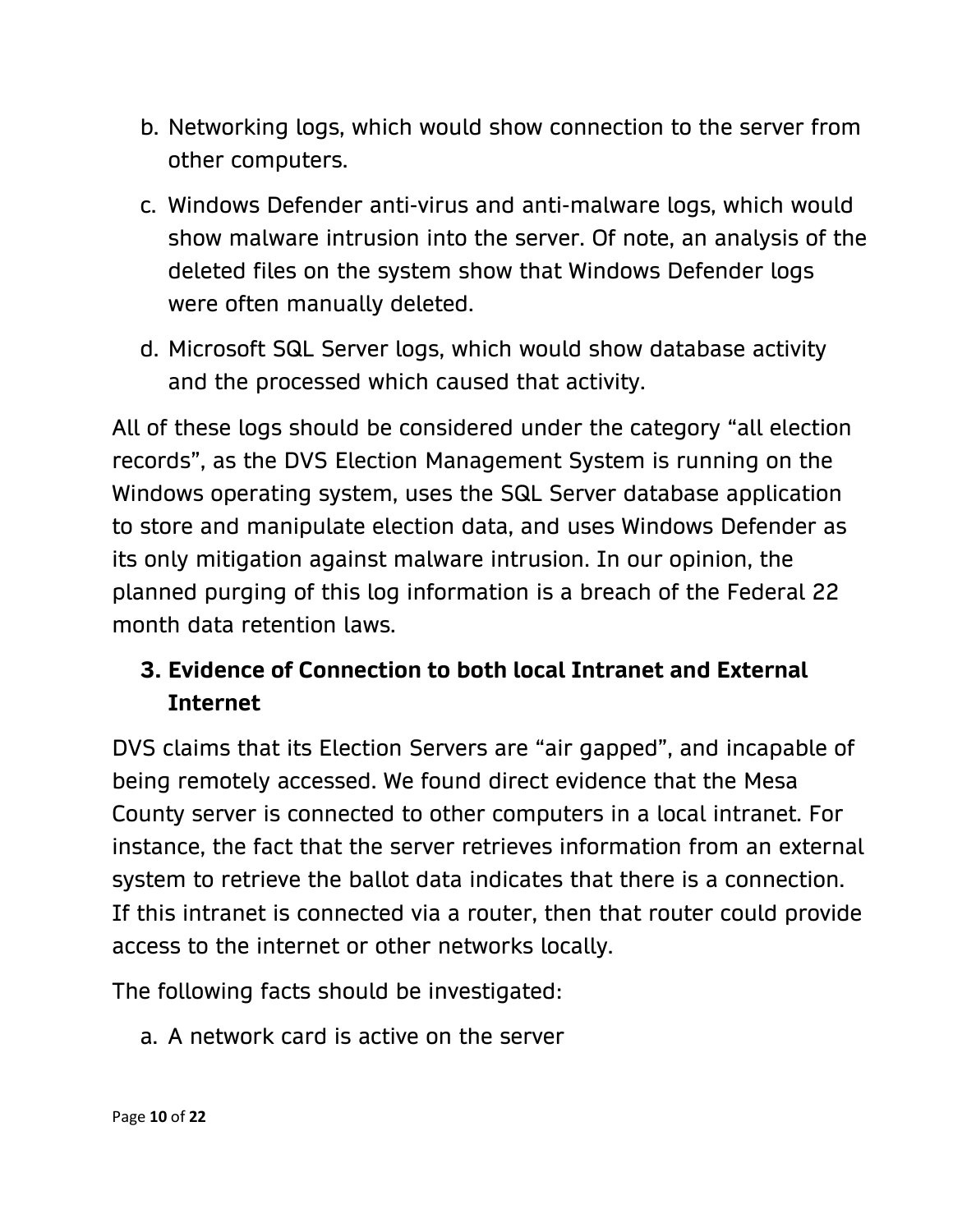- b. Microsoft SQL Server is configured to "listen" on the interface, meaning that someone with access and credentials could do any database alteration they desired.
- c. Microsoft Report Server reports which exist on the server, which match the formatting and style of the official reports on Mesa County's websites, require an internet connection to be run. Specifically, they attempt to connect with Microsoft's Azure services, and produce an error if they are unable.

It is important to recognize that system intrusions can occur just as easily from other local computers as they can from systems on the internet. Many virus and malware applications are designed to "hop" from system to system via any local network to which they are connected.

## **4. Lack of Software Updates**

Microsoft Windows Server and Microsoft SQL Server are regularly updated to address the latest virus and malware exploits. The server used in Mesa County had not had a Windows Update since June 10th, 2019. In the time between June  $10^{th}$ , 2019 and October 19<sup>th</sup>, 2020, there were dozens of critical updates addressing hundreds of issues which could cause everything from data exposure to remote software execution to complete loss of data.

This shows, in our opinion, a disregard for the integrity of the data on the Election Management Server.

## **5. Existence of SQL Server Management Studio**

Microsoft SQL Server can be managed at a very low level by a tool called "SQL Server Management Studio" (SSMS). We found that not only is this tool, which can be used by anyone with access to the server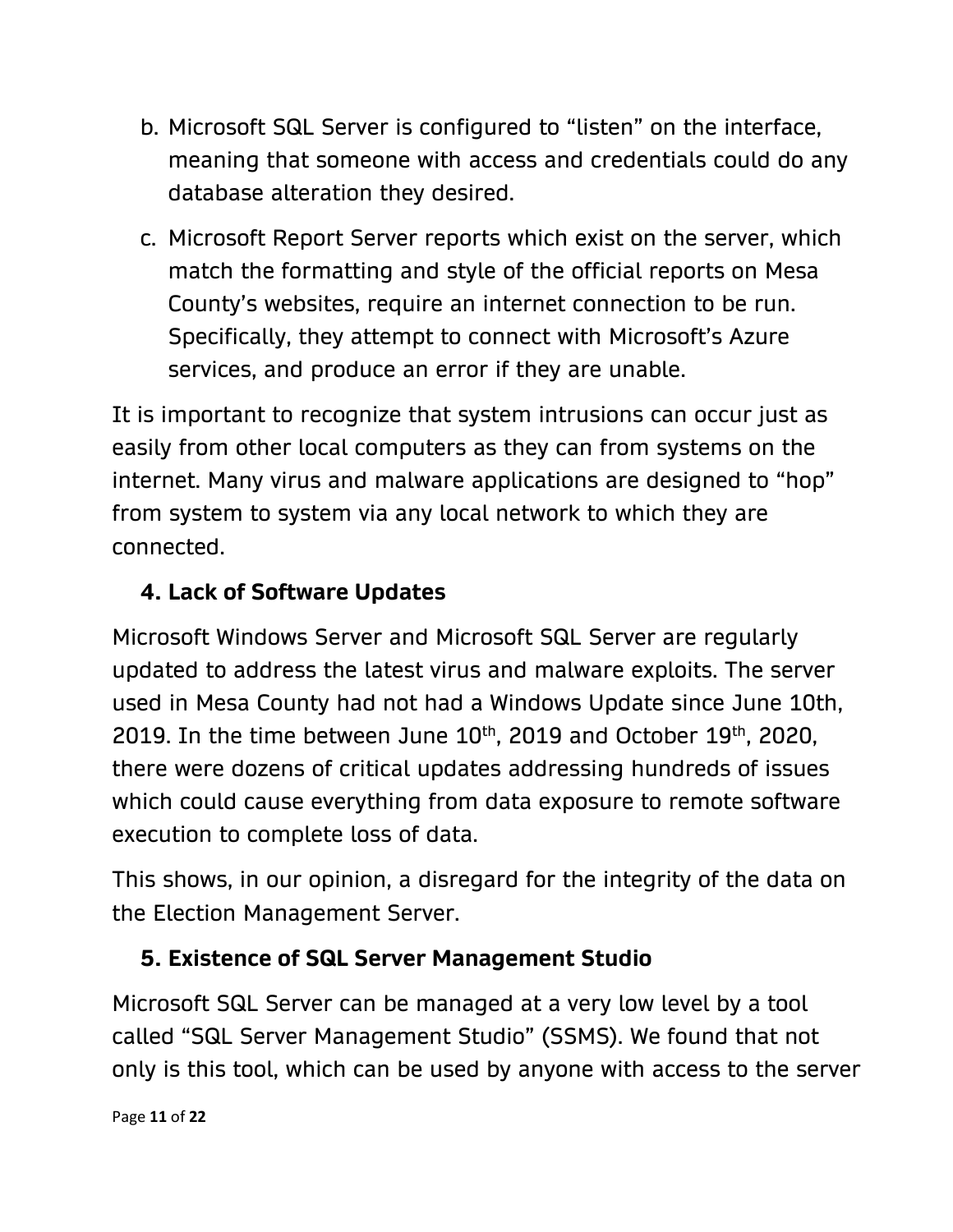to change or delete any election data, installed on the server, DVS user manuals actually instruct election personnel to utilize it to perform certain database tasks. The existence of this tool on the server opens up the system to accidental and intentional data changes which would leave no trail whatsoever.

## **6. Lack of Referential Integrity in DVS Database Tables**

Most modern database designs include a concept called "referential integrity". For example, if you have one table of data that has information about a person, and another table that has information about colleges, you might have a field in the person's table that can contain an id, or pointer, to the college he went to. Referentially integrity in this case would mean that if John Smith's record had a pointer to the University of Pittsburgh, the system should give an error should you try to remove the item "University of Pittsburgh" from the colleges table. It would not allow you to do this action because something else "refers" to the college.

The DVS Election Management System data structures have no such integrity built into them. This is why batch records in the one database could be deleted without any consequence to records that point to that batch in another database. This lack of referential integrity means that vote information could easily be added or removed from one part of the database without any warnings or errors occurring in other parts of the database.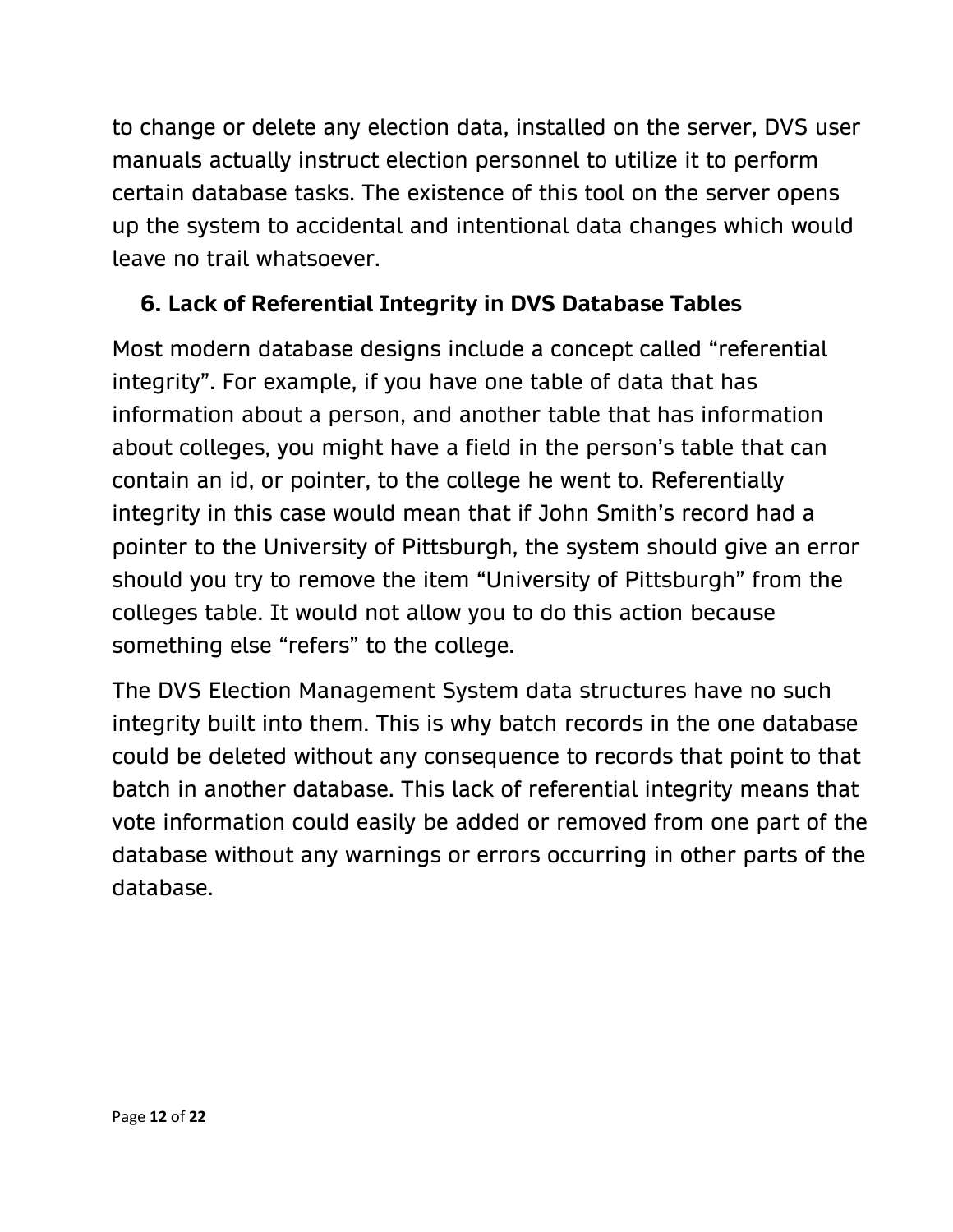#### **CONCLUSIONS**

- 1. As we have found evidence that a large number of ballots have had their source placed in serious question, none of the election results from Mesa County can be considered trustworthy, and the 2020 General Election in that county should be decertified.
- 2. A hand audit of all physical ballots in Mesa County, and their corresponding envelopes, should be performed. This audit should focus first on the ballots reportedly contained in the 58 missing batches.
- 3. The hard-drive data from any county using DVS to manage their elections should forensically preserved and examined to determine if evidence of data alteration exists.
- 4. Because of the serious security concerns outlined, DVS should not be used to manage future elections until the issues outlined above are explained and remedied.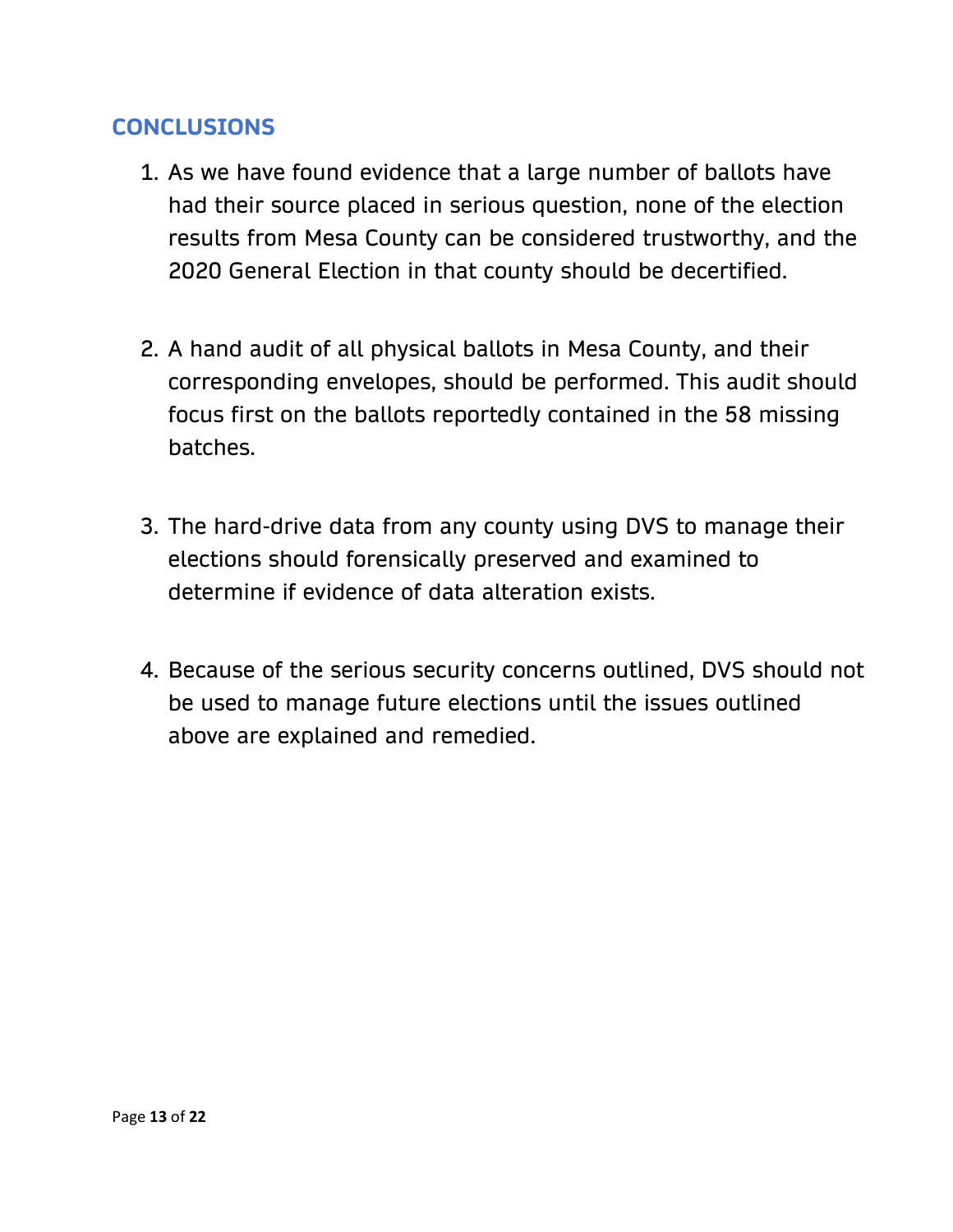#### **REFERENCE A – MESA COUNTY BATCHES**

This lists all batches of ballots processed before the database switch described above, along with the reprocessing time. The batches which were reprocessed after the database switch are highlighted in Yellow. The batches which were *not* reprocessed after the database switch are highlighted in Red. All times are local to Mesa County, Colorado.

| <b>Batch ID</b> | <b>Initial Processing</b> | <b>2nd Processing</b> | <b>Tabulator</b>          | <b>Votes</b> |
|-----------------|---------------------------|-----------------------|---------------------------|--------------|
| 4001            | 10/19/20 12:07 PM         | 10/21/20 2:20 PM      | Tabulator 10 - Batch 4001 | 100          |
| 4002            | 10/19/20 12:07 PM         |                       | Tabulator 10 - Batch 4002 | 42           |
| 4003            | 10/19/20 12:07 PM         |                       | Tabulator 10 - Batch 4003 | 100          |
| 4004            | 10/19/20 12:07 PM         |                       | Tabulator 10 - Batch 4004 | 100          |
| 4005            | 10/19/20 12:07 PM         |                       | Tabulator 10 - Batch 4005 | 100          |
| 4006            | 10/19/20 12:08 PM         |                       | Tabulator 10 - Batch 4006 | 100          |
| 4007            | 10/19/20 12:08 PM         |                       | Tabulator 10 - Batch 4007 | 100          |
| 4008            | 10/19/20 12:08 PM         |                       | Tabulator 10 - Batch 4008 | 99           |
| 4009            | 10/19/20 12:08 PM         |                       | Tabulator 10 - Batch 4009 | 100          |
| 4010            | 10/19/20 12:08 PM         |                       | Tabulator 10 - Batch 4010 | 100          |
| 2001            | 10/19/20 12:23 PM         |                       | Tabulator 4 - Batch 2001  | 98           |
| 2002            | 10/19/20 12:30 PM         |                       | Tabulator 4 - Batch 2002  | 100          |
| 2003            | 10/19/20 12:32 PM         |                       | Tabulator 4 - Batch 2003  | 100          |
| 2004            | 10/19/20 12:36 PM         |                       | Tabulator 4 - Batch 2004  | 100          |
| 2005            | 10/19/20 12:43 PM         |                       | Tabulator 4 - Batch 2005  | 100          |
| 2006            | 10/19/20 1:50 PM          |                       | Tabulator 4 - Batch 2006  | 100          |
| 2007            | 10/19/20 1:54 PM          |                       | Tabulator 4 - Batch 2007  | 100          |
| 2008            | 10/19/20 1:58 PM          |                       | Tabulator 4 - Batch 2008  | 100          |
| 2009            | 10/19/20 2:03 PM          |                       | Tabulator 4 - Batch 2009  | 100          |
| 2010            | 10/19/20 2:06 PM          |                       | Tabulator 4 - Batch 2010  | 100          |
| 2011            | 10/19/20 2:10 PM          |                       | Tabulator 4 - Batch 2011  | 99           |
| 2012            | 10/19/20 2:14 PM          |                       | Tabulator 4 - Batch 2012  | 100          |
| 2013            | 10/19/20 2:18 PM          |                       | Tabulator 4 - Batch 2013  | 100          |
| 2014            | 10/19/20 2:22 PM          |                       | Tabulator 4 - Batch 2014  | 100          |
| 2015            | 10/19/20 2:26 PM          |                       | Tabulator 4 - Batch 2015  | 100          |
| 2016            | 10/19/20 2:30 PM          |                       | Tabulator 4 - Batch 2016  | 100          |
| 2017            | 10/19/20 2:34 PM          |                       | Tabulator 4 - Batch 2017  | 100          |
| 2018            | 10/19/20 2:36 PM          |                       | Tabulator 4 - Batch 2018  | 33           |
| 2019            | 10/19/20 2:40 PM          |                       | Tabulator 4 - Batch 2019  | 100          |
| 2020            | 10/19/20 2:44 PM          |                       | Tabulator 4 - Batch 2020  | 100          |
| 2021            | 10/19/20 2:48 PM          |                       | Tabulator 4 - Batch 2021  | 99           |
| 2022            | 10/19/20 2:51 PM          |                       | Tabulator 4 - Batch 2022  | 100          |

Page **14** of **22**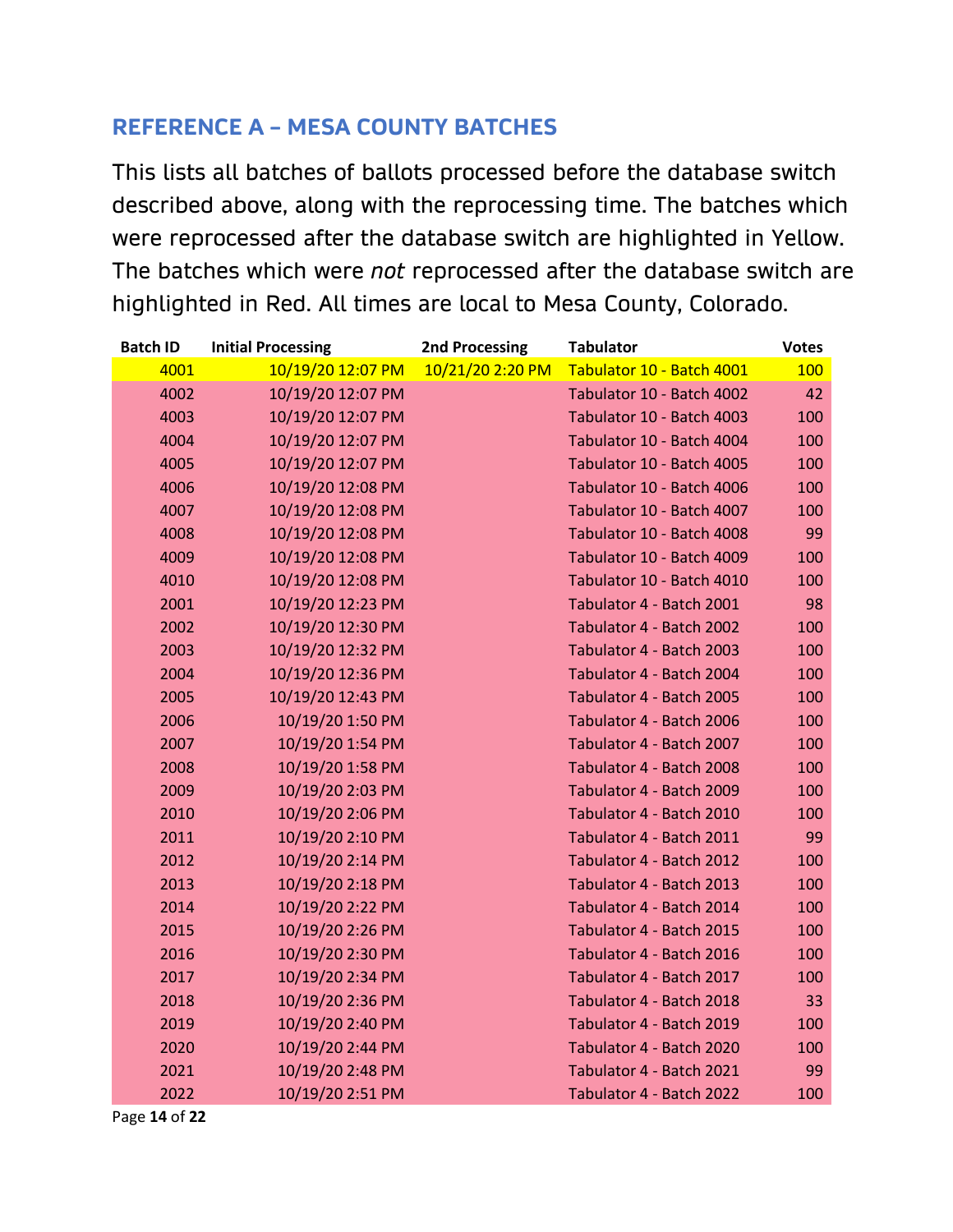| 2023 | 10/19/20 2:57 PM |                  | Tabulator 4 - Batch 2023  | 99         |
|------|------------------|------------------|---------------------------|------------|
| 2024 | 10/19/20 2:59 PM |                  | Tabulator 4 - Batch 2024  | 100        |
| 4011 | 10/19/20 3:05 PM |                  | Tabulator 10 - Batch 4011 | 100        |
| 2025 | 10/19/20 3:06 PM |                  | Tabulator 4 - Batch 2025  | 100        |
| 4012 | 10/19/20 3:09 PM |                  | Tabulator 10 - Batch 4012 | 100        |
| 2026 | 10/19/20 3:10 PM |                  | Tabulator 4 - Batch 2026  | 99         |
| 4013 | 10/19/20 3:12 PM |                  | Tabulator 10 - Batch 4013 | 100        |
| 2027 | 10/19/20 3:15 PM |                  | Tabulator 4 - Batch 2027  | 100        |
| 4014 | 10/19/20 3:16 PM |                  | Tabulator 10 - Batch 4014 | 100        |
| 2028 | 10/19/20 3:17 PM |                  | Tabulator 4 - Batch 2028  | 100        |
| 2029 | 10/19/20 3:19 PM |                  | Tabulator 4 - Batch 2029  | 25         |
| 2030 | 10/19/20 3:22 PM |                  | Tabulator 4 - Batch 2030  | 100        |
| 4015 | 10/19/20 3:24 PM |                  | Tabulator 10 - Batch 4015 | 99         |
| 2031 | 10/19/20 3:29 PM |                  | Tabulator 4 - Batch 2031  | 100        |
| 4016 | 10/19/20 3:30 PM |                  | Tabulator 10 - Batch 4016 | 100        |
| 2032 | 10/19/20 3:34 PM |                  | Tabulator 4 - Batch 2032  | 99         |
| 4017 | 10/19/20 3:34 PM |                  | Tabulator 10 - Batch 4017 | 100        |
| 4018 | 10/19/20 3:40 PM |                  | Tabulator 10 - Batch 4018 | 100        |
| 4019 | 10/19/20 3:44 PM |                  | Tabulator 10 - Batch 4019 | 100        |
| 4020 | 10/19/20 3:48 PM |                  | Tabulator 10 - Batch 4020 | 99         |
| 2033 | 10/19/20 4:00 PM |                  | Tabulator 4 - Batch 2033  | 100        |
| 4021 | 10/19/20 4:00 PM |                  | Tabulator 10 - Batch 4021 | 99         |
| 2034 | 10/19/20 4:03 PM |                  | Tabulator 4 - Batch 2034  | 100        |
| 4022 | 10/19/20 4:03 PM |                  | Tabulator 10 - Batch 4022 | 100        |
| 4023 | 10/19/20 4:05 PM |                  | Tabulator 10 - Batch 4023 | 78         |
| 2035 | 10/19/20 4:09 PM |                  | Tabulator 4 - Batch 2035  | 100        |
| 4024 | 10/19/20 4:09 PM |                  | Tabulator 10 - Batch 4024 | 100        |
| 4025 | 10/19/20 4:12 PM | 10/21/20 2:20 PM | Tabulator 10 - Batch 4025 | 99         |
| 2036 | 10/19/20 4:13 PM | 10/21/20 2:20 PM | Tabulator 4 - Batch 2036  | 100        |
| 4026 | 10/19/20 4:15 PM | 10/21/20 2:20 PM | Tabulator 10 - Batch 4026 | 100        |
| 2037 | 10/19/20 4:16 PM | 10/21/20 2:20 PM | Tabulator 4 - Batch 2037  | 99         |
| 4027 | 10/19/20 4:19 PM | 10/21/20 2:20 PM | Tabulator 10 - Batch 4027 | <b>100</b> |
| 4028 | 10/19/20 4:22 PM | 10/21/20 2:20 PM | Tabulator 10 - Batch 4028 | <b>100</b> |
| 2038 | 10/19/20 4:24 PM | 10/21/20 2:20 PM | Tabulator 4 - Batch 2038  | <b>100</b> |
| 2039 | 10/19/20 4:28 PM | 10/21/20 2:20 PM | Tabulator 4 - Batch 2039  | <b>100</b> |
| 2040 | 10/19/20 4:32 PM | 10/21/20 2:21 PM | Tabulator 4 - Batch 2040  | <b>100</b> |
| 2041 | 10/19/20 4:35 PM | 10/21/20 2:21 PM | Tabulator 4 - Batch 2041  | <u>100</u> |
| 4029 | 10/19/20 4:37 PM | 10/21/20 2:21 PM | Tabulator 10 - Batch 4029 | <b>100</b> |
| 2042 | 10/19/20 4:41 PM | 10/21/20 2:21 PM | Tabulator 4 - Batch 2042  | 99         |
| 4030 | 10/19/20 4:41 PM | 10/21/20 2:21 PM | Tabulator 10 - Batch 4030 | 99         |
| 2043 | 10/19/20 4:46 PM | 10/21/20 2:21 PM | Tabulator 4 - Batch 2043  | 100        |
| 4031 | 10/19/20 4:49 PM | 10/21/20 2:21 PM | Tabulator 10 - Batch 4031 | 97         |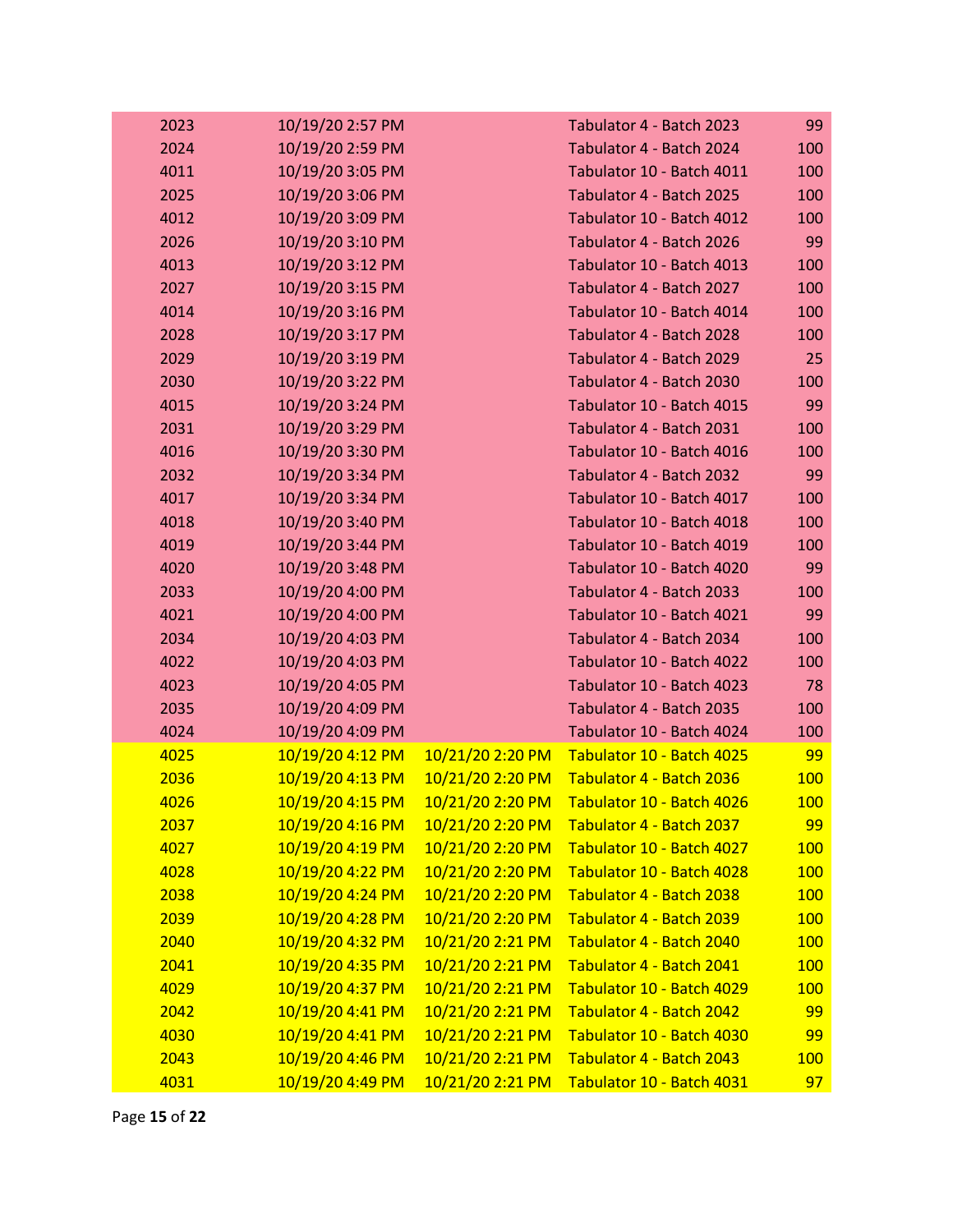| 4032 | 10/19/20 4:53 PM  | 10/21/20 2:21 PM | Tabulator 10 - Batch 4032 | 99         |
|------|-------------------|------------------|---------------------------|------------|
| 4033 | 10/19/20 4:55 PM  | 10/21/20 2:21 PM | Tabulator 10 - Batch 4033 | <b>100</b> |
| 2044 | 10/19/20 4:57 PM  | 10/21/20 2:21 PM | Tabulator 4 - Batch 2044  | <b>100</b> |
| 4034 | 10/19/20 4:58 PM  | 10/21/20 2:21 PM | Tabulator 10 - Batch 4034 | 100        |
| 2045 | 10/19/20 5:00 PM  | 10/21/20 2:21 PM | Tabulator 4 - Batch 2045  | 99         |
| 4035 | 10/19/20 5:03 PM  | 10/21/20 2:21 PM | Tabulator 10 - Batch 4035 | <b>100</b> |
| 4036 | 10/19/20 5:06 PM  | 10/21/20 2:21 PM | Tabulator 10 - Batch 4036 | <b>100</b> |
| 2046 | 10/19/20 5:16 PM  | 10/21/20 2:22 PM | Tabulator 4 - Batch 2046  | 99         |
| 2047 | 10/19/20 5:18 PM  | 10/21/20 2:22 PM | Tabulator 4 - Batch 2047  | <b>100</b> |
| 4037 | 10/19/20 5:18 PM  | 10/21/20 2:22 PM | Tabulator 10 - Batch 4037 | <b>100</b> |
| 2048 | 10/19/20 5:22 PM  | 10/21/20 2:22 PM | Tabulator 4 - Batch 2048  | 99         |
| 2049 | 10/20/20 10:05 AM | 10/21/20 2:22 PM | Tabulator 4 - Batch 2049  | <b>100</b> |
| 2050 | 10/20/20 10:07 AM | 10/21/20 2:22 PM | Tabulator 4 - Batch 2050  | <b>100</b> |
| 2051 | 10/20/20 10:10 AM | 10/21/20 2:22 PM | Tabulator 4 - Batch 2051  | 99         |
| 2052 | 10/20/20 10:13 AM | 10/21/20 2:22 PM | Tabulator 4 - Batch 2052  | <b>100</b> |
| 2053 | 10/20/20 10:17 AM | 10/21/20 2:22 PM | Tabulator 4 - Batch 2053  | <b>100</b> |
| 2054 | 10/20/20 10:29 AM | 10/21/20 2:22 PM | Tabulator 4 - Batch 2054  | <b>100</b> |
| 2055 | 10/20/20 10:32 AM | 10/21/20 2:22 PM | Tabulator 4 - Batch 2055  | <b>100</b> |
| 2056 | 10/20/20 10:40 AM | 10/21/20 2:22 PM | Tabulator 4 - Batch 2056  | <b>100</b> |
| 2057 | 10/20/20 10:43 AM | 10/21/20 2:22 PM | Tabulator 4 - Batch 2057  | <b>100</b> |
| 2058 | 10/20/20 10:50 AM | 10/21/20 2:22 PM | Tabulator 4 - Batch 2058  | 99         |
| 2059 | 10/20/20 10:53 AM | 10/21/20 2:22 PM | Tabulator 4 - Batch 2059  | <b>100</b> |
| 2060 | 10/20/20 10:56 AM | 10/21/20 2:23 PM | Tabulator 4 - Batch 2060  | <b>100</b> |
| 2061 | 10/20/20 10:59 AM | 10/21/20 2:23 PM | Tabulator 4 - Batch 2061  | <b>100</b> |
| 2062 | 10/20/20 11:02 AM | 10/21/20 2:23 PM | Tabulator 4 - Batch 2062  | 98         |
| 2063 | 10/20/20 11:05 AM | 10/21/20 2:23 PM | Tabulator 4 - Batch 2063  | <b>100</b> |
| 2064 | 10/20/20 11:08 AM | 10/21/20 2:23 PM | Tabulator 4 - Batch 2064  | <b>100</b> |
| 2065 | 10/20/20 11:11 AM | 10/21/20 2:23 PM | Tabulator 4 - Batch 2065  | <b>100</b> |
| 2066 | 10/20/20 11:16 AM | 10/21/20 2:23 PM | Tabulator 4 - Batch 2066  | <b>100</b> |
| 2067 | 10/20/20 11:19 AM | 10/21/20 2:23 PM | Tabulator 4 - Batch 2067  | <b>100</b> |
| 2068 | 10/20/20 11:22 AM | 10/21/20 2:23 PM | Tabulator 4 - Batch 2068  | <b>100</b> |
| 2069 | 10/20/20 11:26 AM | 10/21/20 2:23 PM | Tabulator 4 - Batch 2069  | 99         |
| 2070 | 10/20/20 11:30 AM | 10/21/20 2:23 PM | Tabulator 4 - Batch 2070  | 94         |
| 2071 | 10/20/20 11:33 AM | 10/21/20 2:23 PM | Tabulator 4 - Batch 2071  | <b>100</b> |
| 2072 | 10/20/20 11:38 AM | 10/21/20 2:23 PM | Tabulator 4 - Batch 2072  | <b>100</b> |
| 2073 | 10/20/20 11:43 AM | 10/21/20 2:23 PM | Tabulator 4 - Batch 2073  | <b>100</b> |
| 4038 | 10/20/20 11:43 AM | 10/21/20 2:24 PM | Tabulator 10 - Batch 4038 | 99         |
| 4039 | 10/20/20 11:48 AM | 10/21/20 2:24 PM | Tabulator 10 - Batch 4039 | <b>100</b> |
| 4040 | 10/20/20 11:50 AM | 10/21/20 2:24 PM | Tabulator 10 - Batch 4040 | 99         |
| 2074 | 10/20/20 11:52 AM | 10/21/20 2:24 PM | Tabulator 4 - Batch 2074  | 99         |
| 4041 | 10/20/20 11:55 AM | 10/21/20 2:24 PM | Tabulator 10 - Batch 4041 | <b>100</b> |
| 2075 | 10/20/20 11:56 AM | 10/21/20 2:24 PM | Tabulator 4 - Batch 2075  | 99         |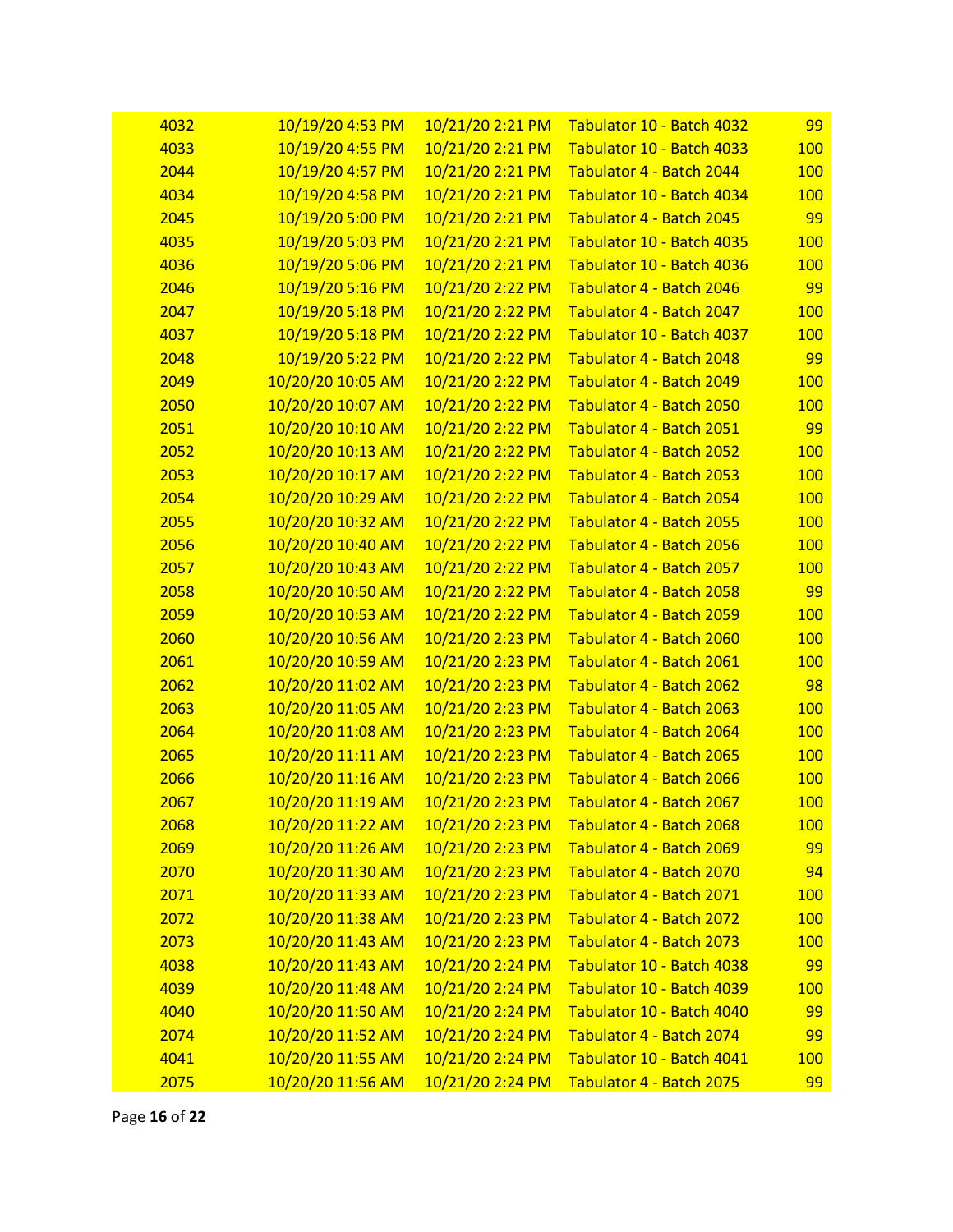| 4042 | 10/20/20 11:58 AM | 10/21/20 2:24 PM | Tabulator 10 - Batch 4042 | <b>100</b> |
|------|-------------------|------------------|---------------------------|------------|
| 4043 | 10/20/20 12:02 PM | 10/21/20 2:24 PM | Tabulator 10 - Batch 4043 | <b>100</b> |
| 4044 | 10/20/20 12:05 PM | 10/21/20 2:24 PM | Tabulator 10 - Batch 4044 | <b>100</b> |
| 2076 | 10/20/20 12:07 PM | 10/21/20 2:24 PM | Tabulator 4 - Batch 2076  | <b>100</b> |
| 2077 | 10/20/20 12:13 PM | 10/21/20 2:24 PM | Tabulator 4 - Batch 2077  | <b>100</b> |
| 4045 | 10/20/20 12:13 PM | 10/21/20 2:24 PM | Tabulator 10 - Batch 4045 | <b>100</b> |
| 2078 | 10/20/20 12:16 PM | 10/21/20 2:24 PM | Tabulator 4 - Batch 2078  | 99         |
| 4046 | 10/20/20 12:16 PM | 10/21/20 2:24 PM | Tabulator 10 - Batch 4046 | <b>100</b> |
| 2079 | 10/20/20 12:19 PM | 10/21/20 2:25 PM | Tabulator 4 - Batch 2079  | 99         |
| 4047 | 10/20/20 12:19 PM | 10/21/20 2:25 PM | Tabulator 10 - Batch 4047 | 99         |
| 2080 | 10/20/20 12:22 PM | 10/21/20 2:25 PM | Tabulator 4 - Batch 2080  | 99         |
| 4048 | 10/20/20 12:22 PM | 10/21/20 2:25 PM | Tabulator 10 - Batch 4048 | <b>100</b> |
| 2081 | 10/20/20 12:25 PM | 10/21/20 2:25 PM | Tabulator 4 - Batch 2081  | <b>100</b> |
| 4049 | 10/20/20 12:30 PM | 10/21/20 2:25 PM | Tabulator 10 - Batch 4049 | <b>100</b> |
| 2082 | 10/20/20 1:08 PM  | 10/21/20 2:25 PM | Tabulator 4 - Batch 2082  | <b>100</b> |
| 4050 | 10/20/20 1:11 PM  | 10/21/20 2:25 PM | Tabulator 10 - Batch 4050 | 100        |
| 2083 | 10/20/20 1:14 PM  | 10/21/20 2:25 PM | Tabulator 4 - Batch 2083  | <b>100</b> |
| 4051 | 10/20/20 1:14 PM  | 10/21/20 2:25 PM | Tabulator 10 - Batch 4051 | <b>100</b> |
| 2084 | 10/20/20 1:16 PM  | 10/21/20 2:25 PM | Tabulator 4 - Batch 2084  | <b>100</b> |
| 4052 | 10/20/20 1:18 PM  | 10/21/20 2:25 PM | Tabulator 10 - Batch 4052 | 100        |
| 2085 | 10/20/20 1:20 PM  | 10/21/20 2:25 PM | Tabulator 4 - Batch 2085  | <b>100</b> |
| 4053 | 10/20/20 1:21 PM  | 10/21/20 2:25 PM | Tabulator 10 - Batch 4053 | <b>100</b> |
| 2086 | 10/20/20 1:22 PM  | 10/21/20 2:26 PM | Tabulator 4 - Batch 2086  | <b>100</b> |
| 4054 | 10/20/20 1:27 PM  | 10/21/20 2:26 PM | Tabulator 10 - Batch 4054 | 100        |
| 4055 | 10/20/20 1:31 PM  | 10/21/20 2:26 PM | Tabulator 10 - Batch 4055 | <b>100</b> |
| 2087 | 10/20/20 1:33 PM  | 10/21/20 2:26 PM | Tabulator 4 - Batch 2087  | 98         |
| 2088 | 10/20/20 1:37 PM  | 10/21/20 2:26 PM | Tabulator 4 - Batch 2088  | <b>100</b> |
| 4056 | 10/20/20 1:47 PM  | 10/21/20 2:26 PM | Tabulator 10 - Batch 4056 | 97         |
| 2089 | 10/20/20 1:53 PM  | 10/21/20 2:26 PM | Tabulator 4 - Batch 2089  | <b>100</b> |
| 2090 | 10/20/20 1:58 PM  | 10/21/20 2:26 PM | Tabulator 4 - Batch 2090  | 99         |
| 4057 | 10/20/20 2:02 PM  | 10/21/20 2:26 PM | Tabulator 10 - Batch 4057 | 96         |
| 2091 | 10/20/20 2:04 PM  | 10/21/20 2:26 PM | Tabulator 4 - Batch 2091  | <b>100</b> |
| 2092 | 10/20/20 2:07 PM  | 10/21/20 2:26 PM | Tabulator 4 - Batch 2092  | <b>100</b> |
| 4058 | 10/20/20 2:07 PM  | 10/21/20 2:26 PM | Tabulator 10 - Batch 4058 | 97         |
| 2093 | 10/20/20 2:10 PM  | 10/21/20 2:26 PM | Tabulator 4 - Batch 2093  | <b>100</b> |
| 2094 | 10/20/20 2:14 PM  | 10/21/20 2:26 PM | Tabulator 4 - Batch 2094  | <b>100</b> |
| 2095 | 10/20/20 2:19 PM  | 10/21/20 2:26 PM | Tabulator 4 - Batch 2095  | 97         |
| 2096 | 10/20/20 2:23 PM  | 10/21/20 2:27 PM | Tabulator 4 - Batch 2096  | 99         |
| 3001 | 10/20/20 2:26 PM  | 10/21/20 2:27 PM | Tabulator 7 - Batch 3001  | <b>100</b> |
| 3002 | 10/20/20 2:29 PM  | 10/21/20 2:27 PM | Tabulator 7 - Batch 3002  | <b>100</b> |
| 2097 | 10/20/20 2:31 PM  | 10/21/20 2:27 PM | Tabulator 4 - Batch 2097  | <b>100</b> |
| 3003 | 10/20/20 2:32 PM  | 10/21/20 2:27 PM | Tabulator 7 - Batch 3003  | <b>100</b> |

Page **17** of **22**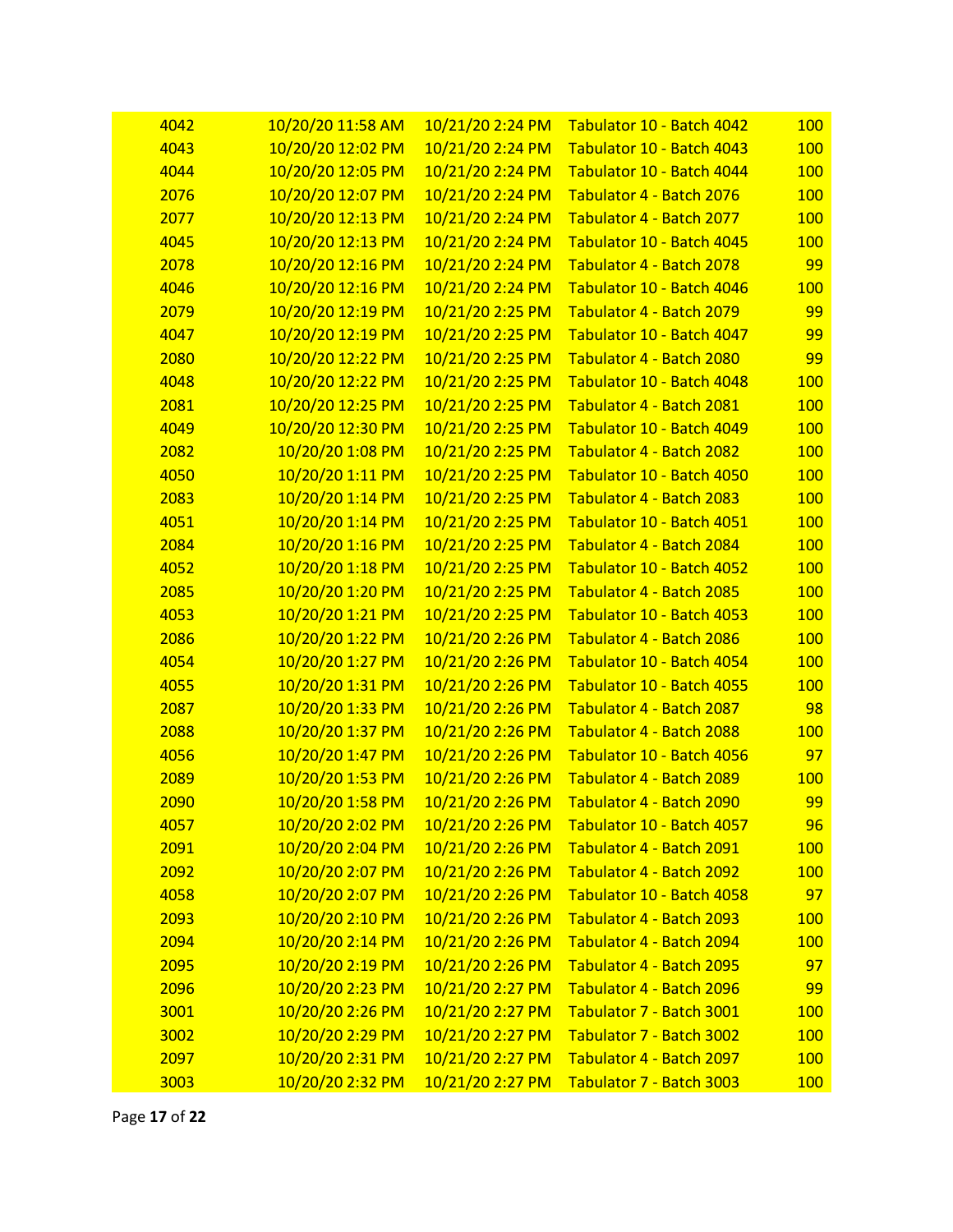| 3004 | 10/20/20 2:36 PM | 10/21/20 2:27 PM | <b>Tabulator 7 - Batch 3004</b> | 98         |
|------|------------------|------------------|---------------------------------|------------|
| 2098 | 10/20/20 2:38 PM | 10/21/20 2:27 PM | Tabulator 4 - Batch 2098        | <b>100</b> |
| 3005 | 10/20/20 2:39 PM | 10/21/20 2:27 PM | Tabulator 7 - Batch 3005        | 98         |
| 2099 | 10/20/20 2:42 PM | 10/21/20 2:27 PM | Tabulator 4 - Batch 2099        | 99         |
| 3006 | 10/20/20 2:43 PM | 10/21/20 2:27 PM | Tabulator 7 - Batch 3006        | 100        |
| 2100 | 10/20/20 2:46 PM | 10/21/20 2:27 PM | Tabulator 4 - Batch 2100        | <b>100</b> |
| 3007 | 10/20/20 2:47 PM | 10/21/20 2:27 PM | Tabulator 7 - Batch 3007        | <b>100</b> |
| 2101 | 10/20/20 2:49 PM | 10/21/20 2:27 PM | Tabulator 4 - Batch 2101        | <b>100</b> |
| 3008 | 10/20/20 2:51 PM | 10/21/20 2:27 PM | Tabulator 7 - Batch 3008        | <b>100</b> |
| 2102 | 10/20/20 2:57 PM | 10/21/20 2:28 PM | Tabulator 4 - Batch 2102        | 97         |
| 3009 | 10/20/20 2:57 PM | 10/21/20 2:28 PM | Tabulator 7 - Batch 3009        | 95         |
| 2103 | 10/20/20 3:00 PM | 10/21/20 2:28 PM | Tabulator 4 - Batch 2103        | 99         |
| 3010 | 10/20/20 3:01 PM | 10/21/20 2:28 PM | Tabulator 7 - Batch 3010        | 99         |
| 2104 | 10/20/20 3:04 PM | 10/21/20 2:28 PM | Tabulator 4 - Batch 2104        | 99         |
| 3011 | 10/20/20 3:04 PM | 10/21/20 2:28 PM | Tabulator 7 - Batch 3011        | 98         |
| 2105 | 10/20/20 3:07 PM | 10/21/20 2:28 PM | Tabulator 4 - Batch 2105        | <b>100</b> |
| 3012 | 10/20/20 3:07 PM | 10/21/20 2:28 PM | Tabulator 7 - Batch 3012        | <b>100</b> |
| 3013 | 10/20/20 3:10 PM | 10/21/20 2:28 PM | Tabulator 7 - Batch 3013        | 98         |
| 2106 | 10/20/20 3:12 PM | 10/21/20 2:28 PM | Tabulator 4 - Batch 2106        | 95         |
| 3014 | 10/20/20 3:13 PM | 10/21/20 2:28 PM | Tabulator 7 - Batch 3014        | <b>100</b> |
| 2107 | 10/20/20 3:21 PM | 10/21/20 2:28 PM | Tabulator 4 - Batch 2107        | 95         |
| 3015 | 10/20/20 3:23 PM | 10/21/20 2:28 PM | Tabulator 7 - Batch 3015        | 94         |
| 2108 | 10/20/20 3:25 PM | 10/21/20 2:28 PM | Tabulator 4 - Batch 2108        | <b>100</b> |
| 3016 | 10/20/20 3:25 PM | 10/21/20 2:28 PM | Tabulator 7 - Batch 3016        | <b>100</b> |
| 3017 | 10/20/20 3:29 PM | 10/21/20 2:29 PM | Tabulator 7 - Batch 3017        | <b>100</b> |
| 2109 | 10/20/20 3:30 PM | 10/21/20 2:29 PM | Tabulator 4 - Batch 2109        | 94         |
| 3018 | 10/20/20 3:35 PM | 10/21/20 2:29 PM | Tabulator 7 - Batch 3018        | 97         |
| 3019 | 10/20/20 3:59 PM | 10/21/20 2:29 PM | Tabulator 7 - Batch 3019        | 95         |
| 1001 | 10/20/20 4:02 PM | 10/21/20 2:29 PM | Tabulator 2 - Batch 1001        | 75         |
| 3020 | 10/20/20 4:03 PM | 10/21/20 2:29 PM | Tabulator 7 - Batch 3020        | 99         |
| 3021 | 10/20/20 4:06 PM | 10/21/20 2:29 PM | Tabulator 7 - Batch 3021        | 99         |
| 3022 | 10/20/20 4:10 PM | 10/21/20 2:29 PM | Tabulator 7 - Batch 3022        | 99         |
| 3023 | 10/20/20 4:13 PM | 10/21/20 2:29 PM | Tabulator 7 - Batch 3023        | <b>100</b> |
| 3024 | 10/20/20 4:22 PM | 10/21/20 2:29 PM | Tabulator 7 - Batch 3024        | 99         |
| 2110 | 10/20/20 4:24 PM | 10/21/20 2:29 PM | Tabulator 4 - Batch 2110        | 98         |
| 3025 | 10/20/20 4:26 PM | 10/21/20 2:29 PM | Tabulator 7 - Batch 3025        | <b>100</b> |
| 2111 | 10/20/20 4:28 PM | 10/21/20 2:29 PM | Tabulator 4 - Batch 2111        | <b>100</b> |
| 3026 | 10/20/20 4:29 PM | 10/21/20 2:29 PM | Tabulator 7 - Batch 3026        | <b>100</b> |
| 3027 | 10/20/20 4:34 PM | 10/21/20 2:30 PM | Tabulator 7 - Batch 3027        | <b>100</b> |
| 3028 | 10/20/20 4:38 PM | 10/21/20 2:30 PM | Tabulator 7 - Batch 3028        | <b>100</b> |
| 1002 | 10/20/20 4:46 PM | 10/21/20 2:30 PM | Tabulator 2 - Batch 1002        | 21         |
| 1003 | 10/20/20 4:56 PM | 10/21/20 2:30 PM | Tabulator 2 - Batch 1003        | 75         |

Page **18** of **22**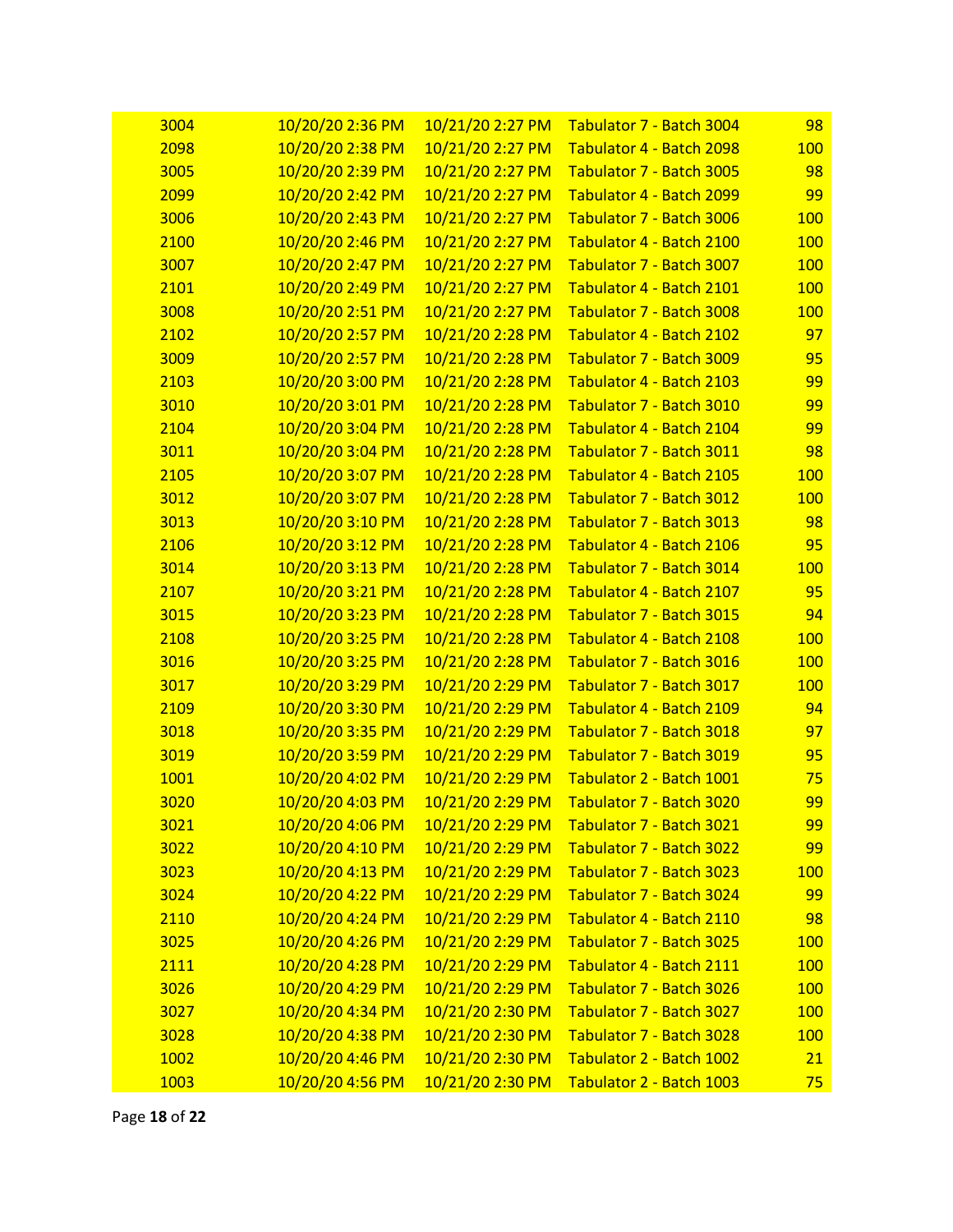| 1004 | 10/20/20 4:57 PM  | 10/21/20 2:30 PM | <b>Tabulator 2 - Batch 1004</b> | 80         |
|------|-------------------|------------------|---------------------------------|------------|
| 2112 | 10/21/20 9:05 AM  | 10/21/20 2:30 PM | Tabulator 4 - Batch 2112        | 99         |
| 2113 | 10/21/20 9:07 AM  | 10/21/20 2:30 PM | Tabulator 4 - Batch 2113        | 95         |
| 2114 | 10/21/20 9:10 AM  | 10/21/20 2:30 PM | Tabulator 4 - Batch 2114        | 98         |
| 2115 | 10/21/20 9:14 AM  | 10/21/20 2:30 PM | Tabulator 4 - Batch 2115        | 96         |
| 2116 | 10/21/20 9:18 AM  | 10/21/20 2:30 PM | Tabulator 4 - Batch 2116        | 99         |
| 2117 | 10/21/20 9:20 AM  | 10/21/20 2:30 PM | Tabulator 4 - Batch 2117        | <b>100</b> |
| 2118 | 10/21/20 9:22 AM  | 10/21/20 2:30 PM | Tabulator 4 - Batch 2118        | <b>100</b> |
| 2119 | 10/21/20 9:28 AM  | 10/21/20 2:30 PM | Tabulator 4 - Batch 2119        | <b>100</b> |
| 2120 | 10/21/20 9:33 AM  | 10/21/20 2:30 PM | Tabulator 4 - Batch 2120        | <b>100</b> |
| 2121 | 10/21/20 9:36 AM  | 10/21/20 2:30 PM | Tabulator 4 - Batch 2121        | <b>100</b> |
| 2122 | 10/21/20 9:39 AM  | 10/21/20 2:30 PM | Tabulator 4 - Batch 2122        | <b>100</b> |
| 2123 | 10/21/20 9:42 AM  | 10/21/20 2:31 PM | Tabulator 4 - Batch 2123        | <b>100</b> |
| 1005 | 10/21/20 9:50 AM  | 10/21/20 2:31 PM | Tabulator 2 - Batch 1005        | 68         |
| 1006 | 10/21/20 9:54 AM  | 10/21/20 2:31 PM | Tabulator 2 - Batch 1006        | 37         |
| 1007 | 10/21/20 9:56 AM  | 10/21/20 2:31 PM | Tabulator 2 - Batch 1007        | 76         |
| 1008 | 10/21/20 10:14 AM | 10/21/20 2:31 PM | Tabulator 2 - Batch 1008        | 14         |
| 4059 | 10/21/20 10:16 AM | 10/21/20 2:31 PM | Tabulator 10 - Batch 4059       | <b>100</b> |
| 4060 | 10/21/20 10:25 AM | 10/21/20 2:31 PM | Tabulator 10 - Batch 4060       | <b>100</b> |
| 4061 | 10/21/20 10:28 AM | 10/21/20 2:31 PM | Tabulator 10 - Batch 4061       | <b>100</b> |
| 4062 | 10/21/20 10:32 AM | 10/21/20 2:31 PM | Tabulator 10 - Batch 4062       | 98         |
| 4063 | 10/21/20 10:34 AM | 10/21/20 2:31 PM | Tabulator 10 - Batch 4063       | <b>100</b> |
| 4064 | 10/21/20 10:37 AM | 10/21/20 2:31 PM | Tabulator 10 - Batch 4064       | <b>100</b> |
| 4065 | 10/21/20 10:40 AM | 10/21/20 2:31 PM | Tabulator 10 - Batch 4065       | <b>100</b> |
| 4066 | 10/21/20 10:43 AM | 10/21/20 2:31 PM | Tabulator 10 - Batch 4066       | <b>100</b> |
| 4067 | 10/21/20 10:47 AM | 10/21/20 2:31 PM | Tabulator 10 - Batch 4067       | 99         |
| 4068 | 10/21/20 10:51 AM | 10/21/20 2:31 PM | Tabulator 10 - Batch 4068       | <b>100</b> |
| 4069 | 10/21/20 10:56 AM | 10/21/20 2:31 PM | Tabulator 10 - Batch 4069       | <b>100</b> |
| 4070 | 10/21/20 10:59 AM | 10/21/20 2:32 PM | Tabulator 10 - Batch 4070       | <b>100</b> |
| 4071 | 10/21/20 11:02 AM | 10/21/20 2:32 PM | Tabulator 10 - Batch 4071       | 99         |
| 4072 | 10/21/20 11:05 AM | 10/21/20 2:32 PM | Tabulator 10 - Batch 4072       | <b>100</b> |
| 4073 | 10/21/20 11:21 AM | 10/21/20 2:32 PM | Tabulator 10 - Batch 4073       | <b>100</b> |
| 4074 | 10/21/20 11:27 AM | 10/21/20 2:32 PM | Tabulator 10 - Batch 4074       | <b>100</b> |
| 4075 | 10/21/20 11:35 AM | 10/21/20 2:32 PM | Tabulator 10 - Batch 4075       | 97         |
| 4076 | 10/21/20 11:38 AM | 10/21/20 2:32 PM | Tabulator 10 - Batch 4076       | <b>100</b> |
| 4077 | 10/21/20 11:41 AM | 10/21/20 2:32 PM | Tabulator 10 - Batch 4077       | <b>100</b> |
| 4078 | 10/21/20 11:46 AM | 10/21/20 2:32 PM | Tabulator 10 - Batch 4078       | <b>100</b> |
| 4079 | 10/21/20 11:49 AM | 10/21/20 2:32 PM | Tabulator 10 - Batch 4079       | <b>100</b> |
| 4080 | 10/21/20 11:53 AM | 10/21/20 2:32 PM | Tabulator 10 - Batch 4080       | <b>100</b> |
| 4081 | 10/21/20 12:00 PM | 10/21/20 2:32 PM | Tabulator 10 - Batch 4081       | <u>101</u> |
| 4082 | 10/21/20 12:02 PM | 10/21/20 2:32 PM | Tabulator 10 - Batch 4082       | <b>100</b> |
| 4083 | 10/21/20 12:05 PM | 10/21/20 2:32 PM | Tabulator 10 - Batch 4083       | <b>100</b> |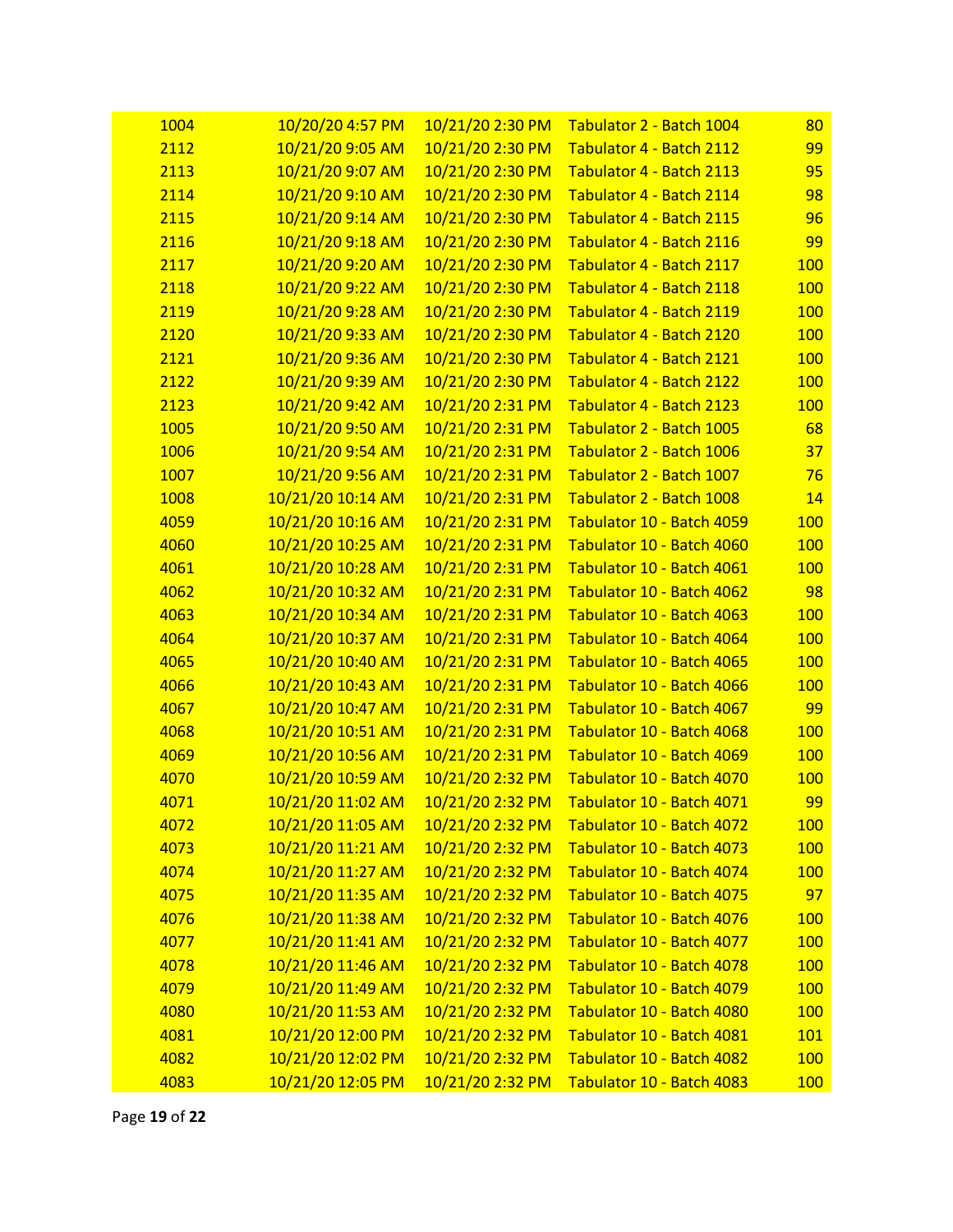| 4084 | 10/21/20 12:08 PM | 10/21/20 2:33 PM | Tabulator 10 - Batch 4084 | 100        |
|------|-------------------|------------------|---------------------------|------------|
| 4085 | 10/21/20 12:12 PM | 10/21/20 2:33 PM | Tabulator 10 - Batch 4085 | 100        |
| 4086 | 10/21/20 12:15 PM | 10/21/20 2:33 PM | Tabulator 10 - Batch 4086 | 98         |
| 4087 | 10/21/20 12:50 PM | 10/21/20 2:33 PM | Tabulator 10 - Batch 4087 | 98         |
| 4088 | 10/21/20 12:53 PM | 10/21/20 2:33 PM | Tabulator 10 - Batch 4088 | 95         |
| 4089 | 10/21/20 12:55 PM | 10/21/20 2:33 PM | Tabulator 10 - Batch 4089 | 97         |
| 4090 | 10/21/20 12:58 PM | 10/21/20 2:33 PM | Tabulator 10 - Batch 4090 | 98         |
| 4091 | 10/21/20 1:03 PM  | 10/21/20 2:33 PM | Tabulator 10 - Batch 4091 | 95         |
| 4092 | 10/21/20 1:08 PM  | 10/21/20 2:33 PM | Tabulator 10 - Batch 4092 | 98         |
| 4093 | 10/21/20 1:10 PM  | 10/21/20 2:33 PM | Tabulator 10 - Batch 4093 | 98         |
| 4094 | 10/21/20 1:13 PM  | 10/21/20 2:33 PM | Tabulator 10 - Batch 4094 | 95         |
| 4095 | 10/21/20 1:16 PM  | 10/21/20 2:33 PM | Tabulator 10 - Batch 4095 | 97         |
| 4096 | 10/21/20 1:19 PM  | 10/21/20 2:33 PM | Tabulator 10 - Batch 4096 | 96         |
| 4097 | 10/21/20 1:23 PM  | 10/21/20 2:33 PM | Tabulator 10 - Batch 4097 | 95         |
| 4098 | 10/21/20 1:28 PM  | 10/21/20 2:33 PM | Tabulator 10 - Batch 4098 | 100        |
| 4099 | 10/21/20 1:29 PM  | 10/21/20 2:34 PM | Tabulator 10 - Batch 4099 | 63         |
| 4100 | 10/21/20 1:34 PM  | 10/21/20 2:34 PM | Tabulator 10 - Batch 4100 | 100        |
| 3029 | 10/21/20 1:50 PM  | 10/21/20 2:34 PM | Tabulator 7 - Batch 3029  | 100        |
| 3030 | 10/21/20 1:53 PM  | 10/21/20 2:34 PM | Tabulator 7 - Batch 3030  | 100        |
| 3031 | 10/21/20 1:57 PM  | 10/21/20 2:34 PM | Tabulator 7 - Batch 3031  | 100        |
| 3032 | 10/21/20 2:00 PM  | 10/21/20 2:34 PM | Tabulator 7 - Batch 3032  | 100        |
| 3033 | 10/21/20 2:05 PM  | 10/21/20 2:34 PM | Tabulator 7 - Batch 3033  | 100        |
| 3034 | 10/21/20 2:08 PM  | 10/21/20 2:34 PM | Tabulator 7 - Batch 3034  | <b>100</b> |
| 3035 | 10/21/20 2:11 PM  | 10/21/20 2:34 PM | Tabulator 7 - Batch 3035  | <b>100</b> |
| 3036 | 10/21/20 2:14 PM  | 10/21/20 2:34 PM | Tabulator 7 - Batch 3036  | 99         |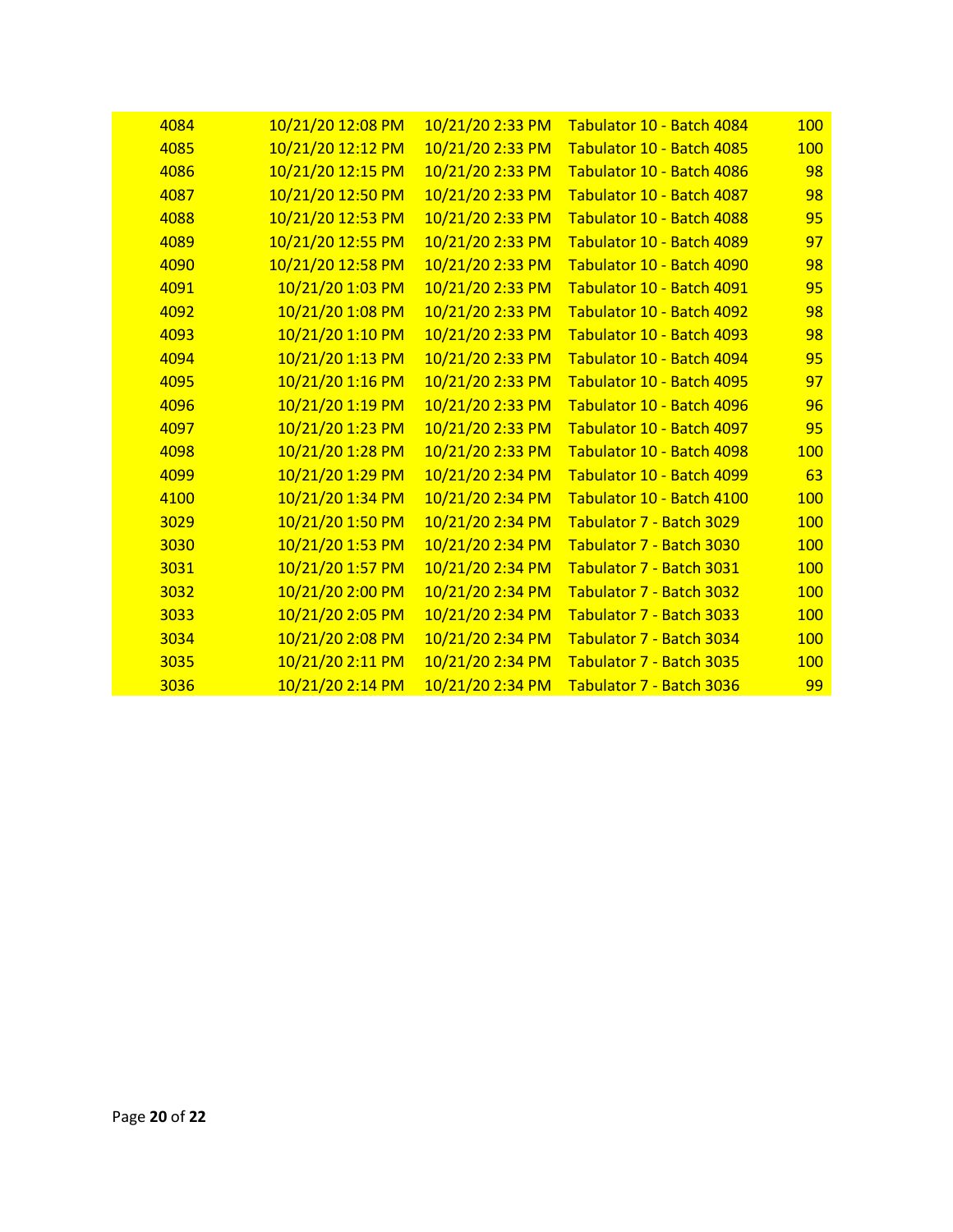#### **REFERENCE B – DATABASES AND TABLES**

In order to assist other researchers, who may wish to examine these findings or perform additional analysis, here are the most important databases and tables which were used in this analysis.

#### **Main Election Database:**

[2020 Mesa County General-2020-09-05-00-10-20]

#### **Primary Tables:**

*ResultContainer*: (Batch level raw vote data) *ResultSplitter*: (Vote Data by Polling Location *ChoiceResult*: (Raw aggregated vote data) *Choice*: (All Candidates/Choices) *Contest*: (All contests in Election) *Tabulator*: (All defined tabulators)

#### **Stored Procedures:**

*GetContestResults*: Displays current results of any or all contests *GetContestStatistics*: Displays stats for any or all contests, including undervotes and overvotes

#### **Adjudication Databases**

[AdjudicableBallotStore\_2020\_Mesa\_County\_General\_2020-10-21\_14:18:51] (before copy) [AdjudicableBallotStore\_2020\_Mesa\_County\_General\_2020-10-01\_12:18:50] (after copy)

#### **Primary Tables:**

Batch: Raw batch information SerializedAdjudicableBallots: Contains one data record for each ballot received. BallotStatusEvents: Every ballot with adjudication status. New records for same

ballot whenever any change occurs in the status of the ballot